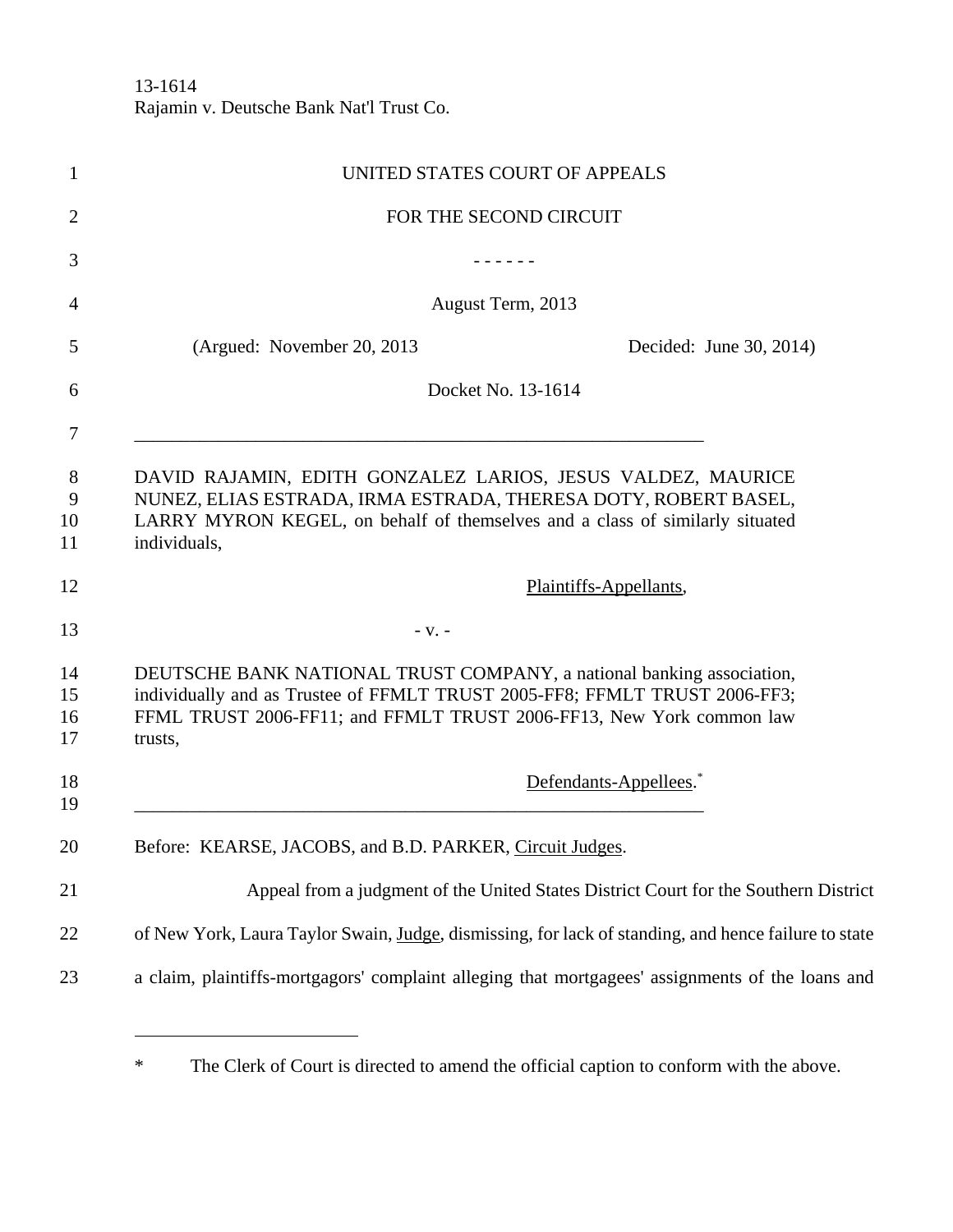| $\mathbf{1}$                           | mortgages to defendant trusts were ineffective because the assignors failed to perform certain                                                                                                                                                                          |
|----------------------------------------|-------------------------------------------------------------------------------------------------------------------------------------------------------------------------------------------------------------------------------------------------------------------------|
| $\overline{2}$                         | obligations under assignment agreements to which plaintiffs were not parties. See 2013 WL 1285160                                                                                                                                                                       |
| 3                                      | (Mar. 28, 2013).                                                                                                                                                                                                                                                        |
| 4                                      | Affirmed.                                                                                                                                                                                                                                                               |
| 5<br>6<br>$\overline{7}$<br>$8\,$<br>9 | JAMES B. SHEINBAUM, New York, New York (Borstein &<br>Sheinbaum, New York, New York; Lawrence H.<br>Nagler, Nagler & Associates, Los Angeles, California;<br>Law Office of Henry Bushkin, Los Angeles, California,<br>on the brief), <u>for Plaintiffs-Appellants</u> . |
| 10<br>11<br>12                         | BERNARD J. GARBUTT III, New York, New York (Michael<br>S. Kraut, Morgan, Lewis & Bockius, New York, New<br>York, on the brief), for Defendants-Appellees.                                                                                                               |
| 13                                     | KEARSE, Circuit Judge:                                                                                                                                                                                                                                                  |
| 14                                     | Plaintiffs David Rajamin et al., who mortgaged their homes in 2005 or 2006, appeal                                                                                                                                                                                      |
| 15                                     | from a judgment of the United States District Court for the Southern District of New York, Laura                                                                                                                                                                        |
| 16                                     | Taylor Swain, Judge, dismissing their claims against four trusts (the "Defendant Trusts") to which                                                                                                                                                                      |
| 17                                     | their loans and mortgages were assigned in transactions involving the mortgagee bank, and against                                                                                                                                                                       |
| 18                                     | those trusts' trustee, defendant Deutsche Bank National Trust Company ("Deutsche Bank" or the                                                                                                                                                                           |
| 19                                     | "Trustee"). Plaintiffs sought, on behalf of themselves and others similarly situated (the alleged "Class"                                                                                                                                                               |
| 20                                     | Members"), monetary and equitable relief and a judgment declaring that defendants do not own                                                                                                                                                                            |
| 21                                     | plaintiffs' loans and mortgages, on the ground, inter alia, that parties to the assignment agreements                                                                                                                                                                   |
| 22                                     | failed to comply with certain terms of those agreements. No class action was certified. The district                                                                                                                                                                    |
| 23                                     | court, finding that plaintiffs were neither parties to nor third-party beneficiaries of the assignment                                                                                                                                                                  |
| 24                                     | agreements, and hence lacked standing to pursue these claims, granted defendants' motion to dismiss                                                                                                                                                                     |

the complaint for failure to state a claim. On appeal, plaintiffs contend that they plausibly asserted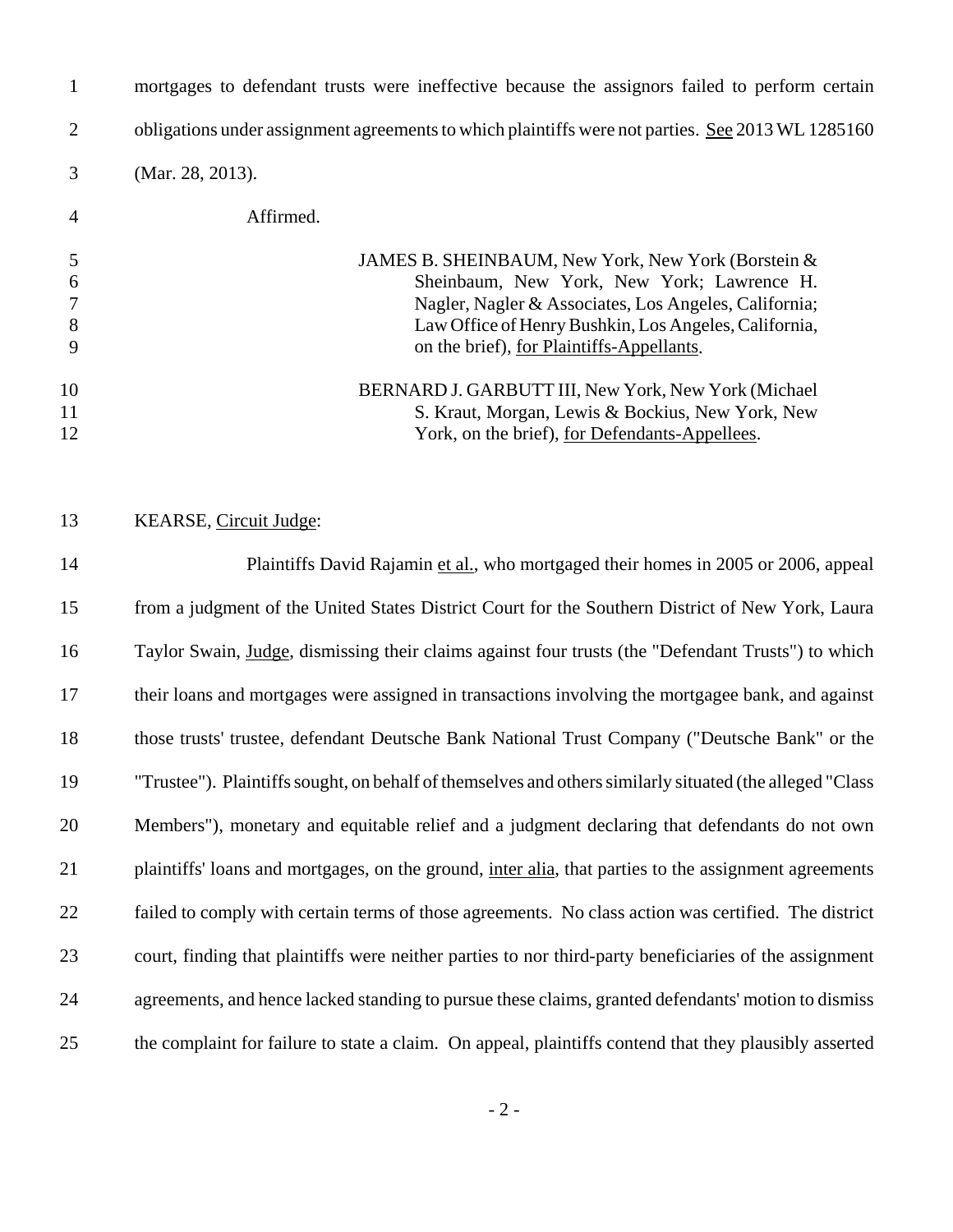| $\mathbf{1}$   | standing and asserted plausible claims for relief. For the reasons that follow, we conclude that the       |
|----------------|------------------------------------------------------------------------------------------------------------|
| $\overline{2}$ | facts alleged by plaintiffs do not give them standing to pursue the claims they asserted, and we affirm    |
| 3              | the judgment of dismissal.                                                                                 |
|                |                                                                                                            |
| $\overline{4}$ | I. BACKGROUND                                                                                              |
|                |                                                                                                            |
| 5              | We accept the factual allegations in plaintiffs' Third Amended Complaint (or                               |
| 6              | "Complaint")--which incorporated certain factual assertions, declarations, and attached exhibits           |
| 7              | submitted by defendants at earlier stages of this action--as true for purposes of reviewing the district   |
| 8              | court's dismissal for failure to state a claim on which relief can be granted, see, e.g., Rothstein v. UBS |
| 9              | AG, 708 F.3d 82, 90 (2d Cir. 2013), or for lack of standing, to the extent that the dismissal was based    |
| 10             | on the pleadings, see, e.g., id.; Rent Stabilization Ass'n v. Dinkins, 5 F.3d 591, 594 (2d Cir. 1993).     |
| 11             | The principal factual allegations were as follows.                                                         |
|                |                                                                                                            |
| 12             | A. The Third Amended Complaint                                                                             |
| 13             | Plaintiffs are five individuals and two married couples who had homes in California                        |
| 14             | and who, in 2005 or 2006, borrowed sums ranging from \$240,000 to \$1,008,000, totaling \$3,776,000,       |
| 15             | from a bank called First Franklin, a division of National City Bank of Indiana ("First Franklin"). Each    |
| 16             | plaintiff executed a promissory note secured by a deed of trust on the home--"equivalent to a              |
| 17             | mortgage" under California law, Monterey S.P. Partnership v. W.L. Bangham, Inc., 49 Cal.3d 454,            |
| 18             | 461, 777 P.2d 623, 627 (1989)--in favor of First Franklin.                                                 |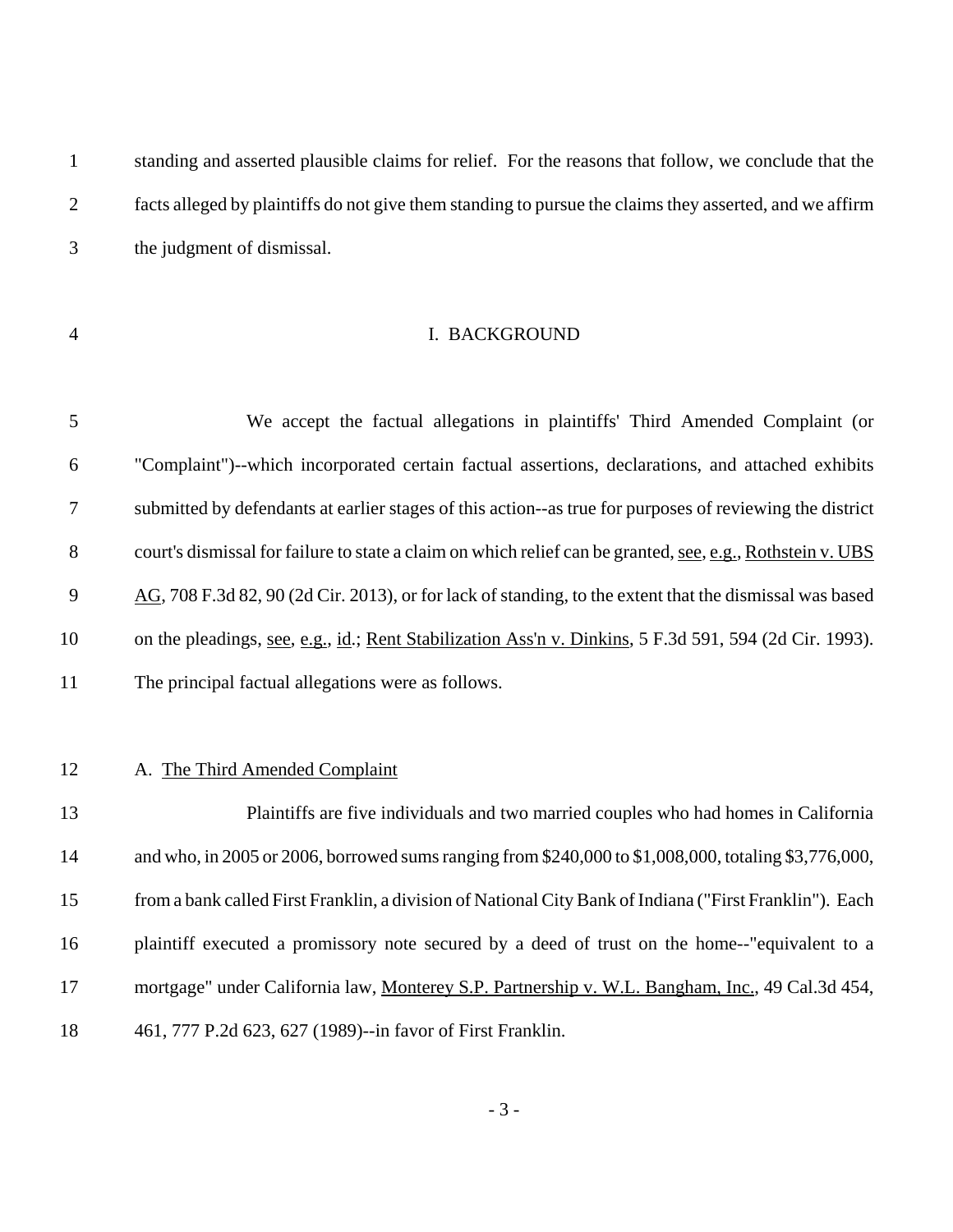| $\mathbf{1}$                       | The notes signed by plaintiffs stated that plaintiffs "promise[d] to pay [the stated                                                                                                                                                                                                                                           |
|------------------------------------|--------------------------------------------------------------------------------------------------------------------------------------------------------------------------------------------------------------------------------------------------------------------------------------------------------------------------------|
| $\mathbf{2}$                       | amounts of principal, plus interest] to the order of" First Franklin (Third Amended Complaint 125                                                                                                                                                                                                                              |
| 3                                  | (emphasis added)). See generally U.C.C. §§ 3-104, 3-109 (2002) (a note "payable to order" is a type                                                                                                                                                                                                                            |
| $\overline{4}$                     | of negotiable instrument). The deeds of trust signed by plaintiffs, samples of which were attached to                                                                                                                                                                                                                          |
| 5                                  | the Complaint, provided in part, in sections titled "UNIFORM COVENANTS," that the parties agreed                                                                                                                                                                                                                               |
| 6                                  | that                                                                                                                                                                                                                                                                                                                           |
| $\tau$<br>$\,8\,$<br>9<br>10<br>11 | [t]he Note or a partial interest in the Note (together with this Security<br>Instrument) can be sold one or more times without prior notice to Borrower.<br>A sale might result in a change in the entity (known as the "Loan Servicer")<br>that collects Periodic Payments due under the Note and this Security<br>Instrument |
| 12                                 | (Third Amended Complaint Exhibit E $\P$ 20; id. Exhibit G $\P$ 20.)                                                                                                                                                                                                                                                            |
| 13                                 | Deutsche Bank is the trustee of the four Defendant Trusts, which were created under                                                                                                                                                                                                                                            |
| 14                                 | the laws of New York. (See Third Amended Complaint ¶ 12, 13.) The Defendant Trusts--whose                                                                                                                                                                                                                                      |
| 15                                 | names begin with "First Franklin Mortgage Loan Trust" or the initials "FFMLT"--maintain that they                                                                                                                                                                                                                              |
| 16                                 | were created in connection with securitization transactions involving mortgage loans originated by                                                                                                                                                                                                                             |
| 17                                 | First Franklin between January 1, 2004, and January 1, 2007. (See id. 11.) See generally                                                                                                                                                                                                                                       |
| 18                                 | BlackRock Financial Management Inc. v. Segregated Account of Ambac Assurance Corp., 673 F.3d                                                                                                                                                                                                                                   |
| 19                                 | 169, 173 (2d Cir. 2012) (Residential mortgage loans, rather than being retained by the original                                                                                                                                                                                                                                |
| 20                                 | mortgagee, may be pooled and sold "into trusts created to receive the stream of interest and principal                                                                                                                                                                                                                         |
| 21                                 | payments from the mortgage borrowers. The right to receive trust income is parceled into certificates                                                                                                                                                                                                                          |
| 22                                 | and sold to investors, called certificateholders. The trustee hires a mortgage servicer to administer                                                                                                                                                                                                                          |
| 23                                 | the mortgages by enforcing the mortgage terms and administering the payments. The terms of the                                                                                                                                                                                                                                 |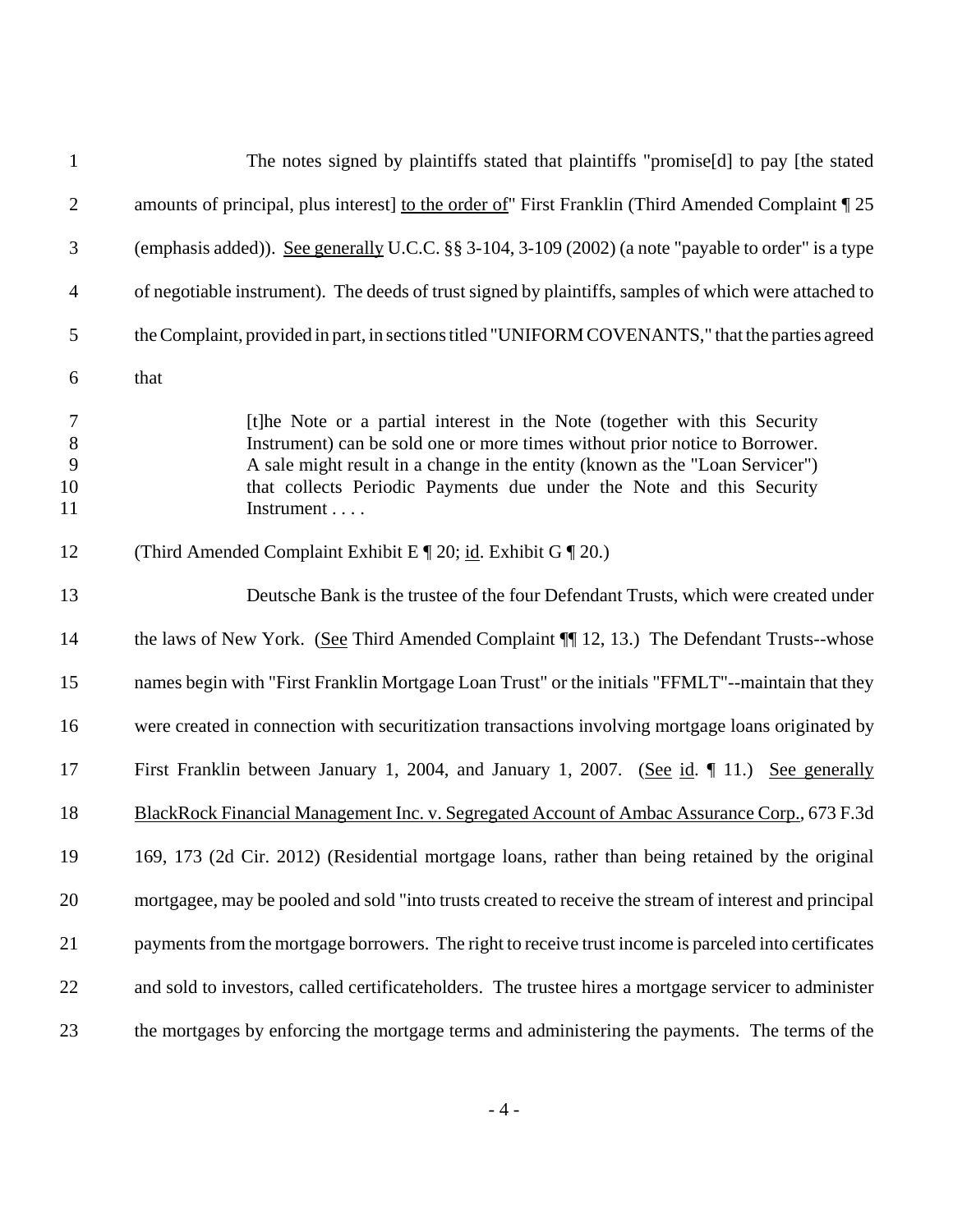securitization trusts as well as the rights, duties, and obligations of the trustee, seller, and servicer are set forth in a Pooling and Servicing Agreement . . . .")

 The Complaint alleged that defendants claim to have purchased plaintiffs' loans and mortgages, through intermediaries, from First Franklin (see Third Amended Complaint ¶ 28) and to have "the right to collect and receive payment on [plaintiffs'] loans . . . pursuant to written agreements" (id. ¶¶ 30-31). Each securitization transaction involved written agreements (the "assignment agreements"), one of which was called a Pooling and Servicing Agreement ("PSA"). The PSAs, which by their terms are to be governed by New York law (see id. ¶ 29), "provided, inter alia, for the formation of the relevant Trust, the conveyance of a pool of mortgages to [Deutsche Bank],[ ]as trustee, the issuance of mortgage-backed securities representing interests in the pooled 11 loans, and the servicing of the pooled loans by a loan servicer" (id.  $\sqrt{28}$  (internal quotation marks omitted)). Defendants claim that in each such transaction, First Franklin sold a pool of mortgage 13 loans "to a sponsor . . . which, at closing, sold the loans through its affiliate, a depositor . . . , to a trust." (Id. ¶ 63 (internal quotation marks omitted).) Thus, the intention of the parties to the sales and securitization transactions was that Deutsche Bank would become, "as Trustee, . . . the legal owner 16 and holder of [the] Notes and [deeds of trust]" originated by First Franklin (id. 128 (internal quotation

marks omitted)).

## 1. Plaintiffs' Challenges to the Assignments

 The Complaint challenged defendants' (a) ownership of plaintiffs' loans and mortgages, (b) right to collect and receive payment on the loans, and (c) right to commence or authorize the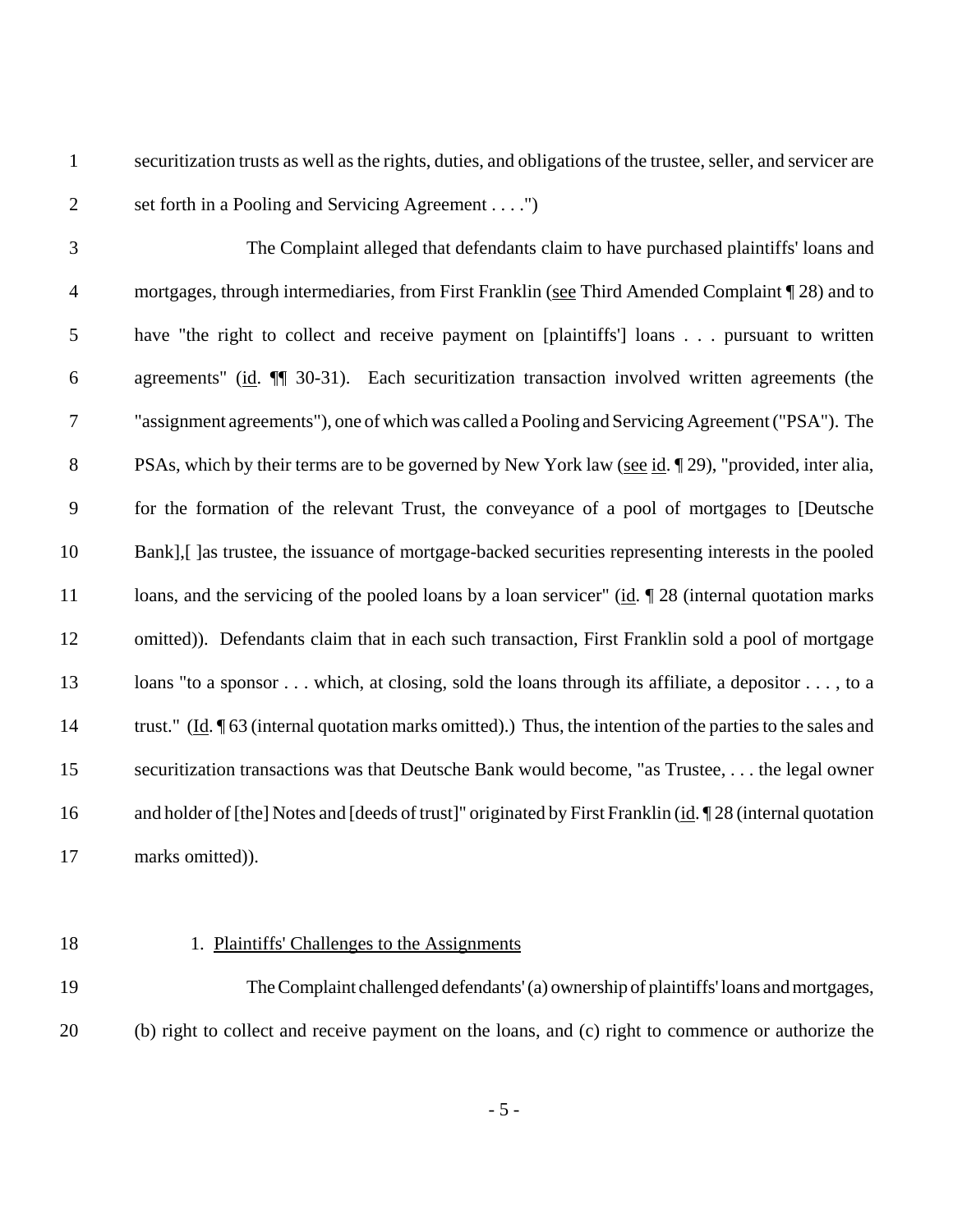| $\mathbf{1}$   | commencement of foreclosure proceedings where payments have not been made or received (see, e.g.,           |
|----------------|-------------------------------------------------------------------------------------------------------------|
| $\mathbf{2}$   | Third Amended Complaint ¶ 32, 80, 120, 122, 123, 126), on the ground, inter alia, that there was a          |
| 3              | lack of compliance with provisions of the assignment agreements. First, the Complaint alleged that          |
| $\overline{4}$ | the assignments were defective because plaintiffs' mortgage loans were "not specifically list[ed]" in       |
| 5              | mortgage loan schedules or other attachments to the assignment agreements. (Id. ¶ 36, 52; see also          |
| 6              | id. ¶66.) Indeed, according to the Complaint, the assignment agreements did "not specifically list any      |
| $\tau$         | promissory note, mortgage or deed of trust" that was allegedly sold, transferred, assigned, or conveyed     |
| $8\,$          | to defendants. $(\underline{Id}$ . $\P\P$ 37, 53 (emphasis added); <u>see also id</u> . $\P\P$ 54, 59, 65.) |
| 9              | The Complaint also alleged that assignments by First Franklin to Deutsche Bank of                           |
| 10             | four of plaintiffs' deeds of trust were executed and publicly recorded in 2009 or 2010, after First         |
| 11             | Franklin had ceased operations and years after the securitization transactions took place. (See id.         |
| 12             | [1] 74-79.) Plaintiffs argue that the execution and recordation of these mortgage assignments after the     |
| 13             | securitization transactions that created the Defendant Trusts indicate that these mortgages were not        |
| 14             | included in the mortgage loan pools that were sold to those trusts.                                         |
| 15             | In addition, the Complaint alleged that two PSA provisions as to documents that were                        |
| 16             | to accompany the conveyance of loans and mortgages to the trusts were not complied with at the time         |
| 17             | of the securitization transactions. These were (a) a provision stating that an affiliate of the sponsor     |
| 18             | "has delivered or caused to be delivered to" a named custodian "the original Mortgage Note bearing          |
| 19             | all intervening endorsements necessary to show a complete chain of endorsements from the original           |
| 20             | payee" (Third Amended Complaint 138 (internal quotation marks omitted); see id. 1140-42), and (b)           |
| 21             | a similar provision as to delivery of "the originals of all intervening assignments of Mortgage with        |
|                |                                                                                                             |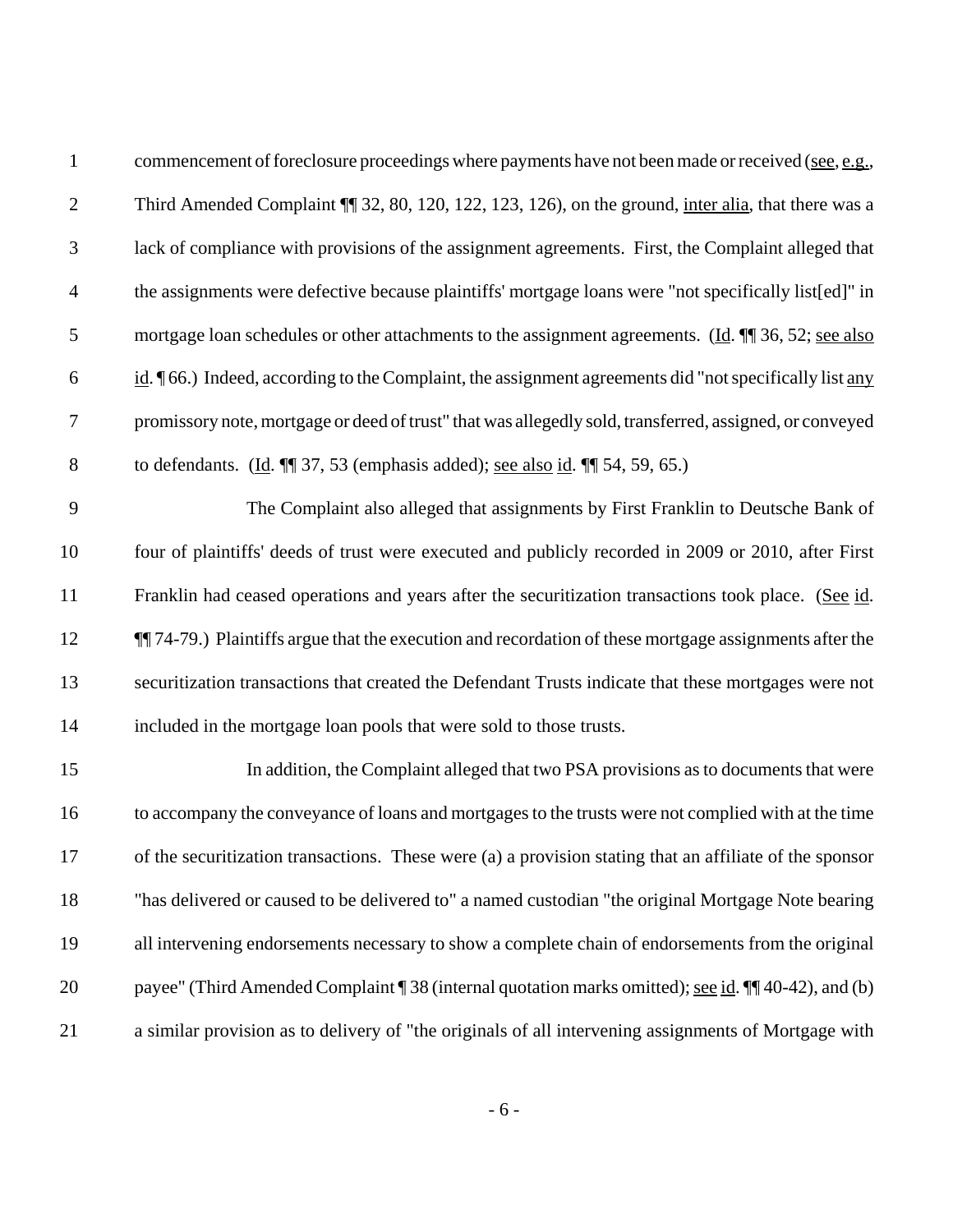| evidence of recording thereon evidencing a complete chain of ownership from the originator of the                    |
|----------------------------------------------------------------------------------------------------------------------|
| Mortgage Loan to the last assignee" (id. $\P$ 43 (internal quotation marks omitted); <u>see id</u> . $\P$ 46-48; see |
| <u>also id</u> . $\P$ 69-73).                                                                                        |

### 2. Alleged Injury to Plaintiffs

 The Complaint implied that plaintiffs made their loan payments to Deutsche Bank and the Defendant Trusts. It alleged that "Defendants claim[ed] and assert[ed] that payments [we]re due to them monthly" (Third Amended Complaint ¶ 119), and that defendants "received and collected 8 money from payments made by Lead Plaintiffs and Class Members" (id. ¶ 95; see also id. ¶ | 104, 115) "based upon Defendants' claims of rights, title and interest in the loans in issue in this Action" (id. ¶ 115; see also id. ¶ 81 ("The proposed class is all persons who took loans originated by First Franklin 11 in 2004, 2005 and 2006 and for which Deutsche [Bank] claims to act as the trustee and for which Defendant Trusts have received or collected payments since January 1, 2004.")). The Complaint also alleged that "Defendants have commenced or authorized the commencement of foreclosure 14 proceedings where payments have not been made or received" (id. ¶ 123), and that "[i]ndividuals and families have lost their homes and real property in foreclosure proceedings based upon the loans (including promissory notes, deeds of trust and mortgages) in issue in this Action" (id. ¶ 124).

 The Complaint alleged that--and sought a declaratory judgment that--as a result of the alleged failures with regard to the assignment agreements, "Deutsche [Bank] and Defendant Trusts have not obtained ownership over and do not own [plaintiffs'] []promissory notes and deeds of trust" (Third Amended Complaint ¶ 80) and have no "right to collect and receive payment on the [mortgage]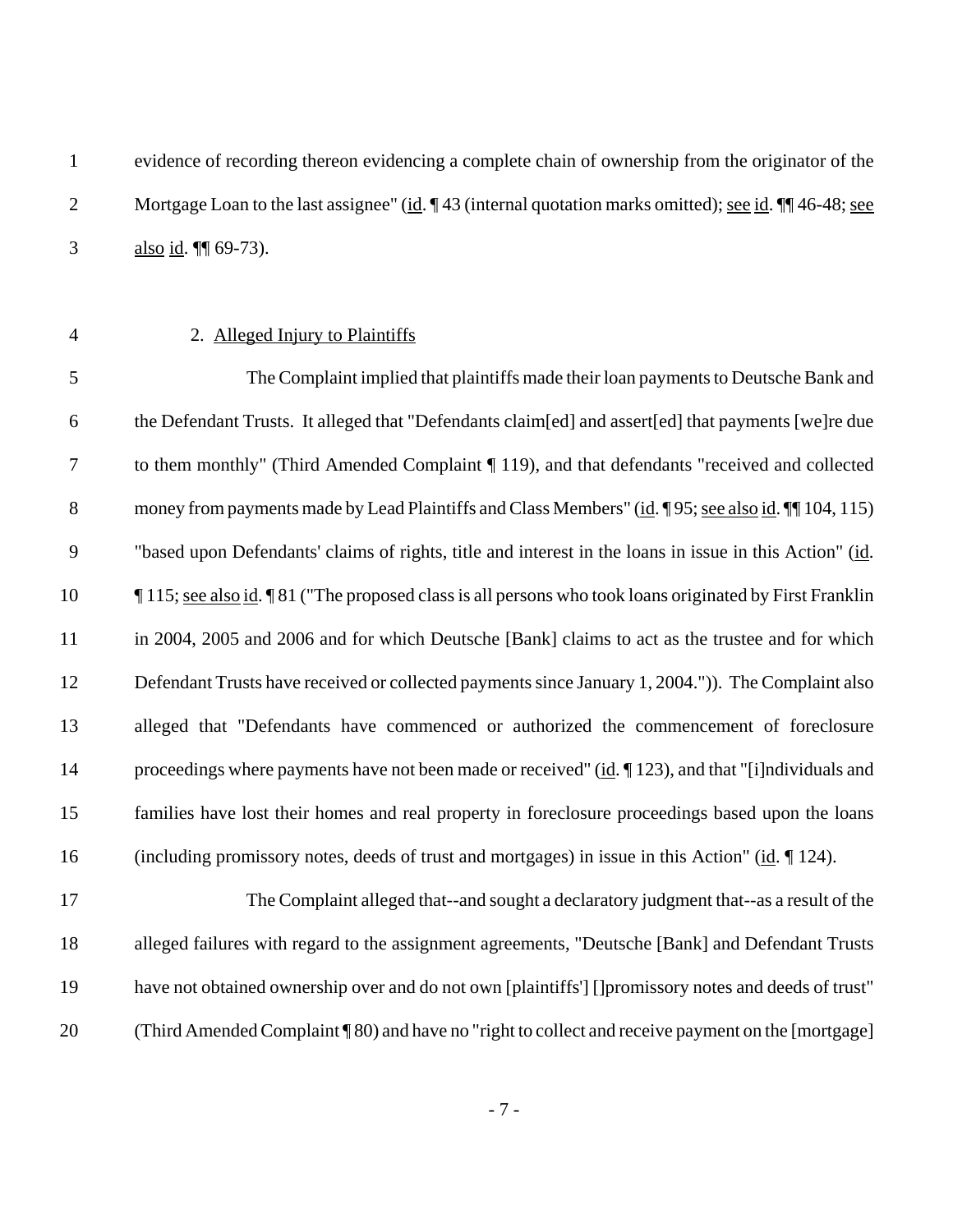1 loans" (id. ¶ 32) and no "right to foreclose on [plaintiffs'] real property . . . in the event that payments 2 are not made" ( $\underline{\text{id}}$ .  $\P$  120).

 While alleging that defendants received and collected money from plaintiffs that defendants "were not entitled to receive and collect" (Third Amended Complaint ¶ 95) and seeking as restitution and as damages "all payments on the mortgage loans in issue money [sic] collected and received by Deutsche [Bank] and Defendant Trusts and their servicers, agents, employees and representatives" (id. WHEREFORE ¶¶ (a) and (b); see also id. ¶¶ 95-112), the Complaint did not allege or imply that any plaintiff or putative Class Member made loan payments in excess of amounts due, made loan payments to any entity other than defendants, or was subjected to duplicate billing or duplicate foreclosure actions.

#### B. The Dismissal of the Complaint

 Defendants moved to dismiss the Third Amended Complaint on the ground, inter alia, that plaintiffs lacked standing to pursue claims based on alleged violations of agreements to which plaintiffs are not parties. In an opinion filed on March 28, 2013, the district court granted the motion to dismiss the Complaint for failure to state a claim on which relief can be granted, finding that plaintiffs lacked standing to challenge defendants' ownership of the notes and mortgages based on alleged noncompliance with the terms of the PSAs. See Rajamin v. Deutsche Bank National Trust 18 Co., No. 10 Civ. 7531, 2013 WL 1285160, at \*3-\*4 (S.D.N.Y. Mar. 28, 2013). The court pointed out that Plaintiffs do not claim to have been parties to the PSAs, and none of

the PSAs includes provisions indicative of party status for borrowers or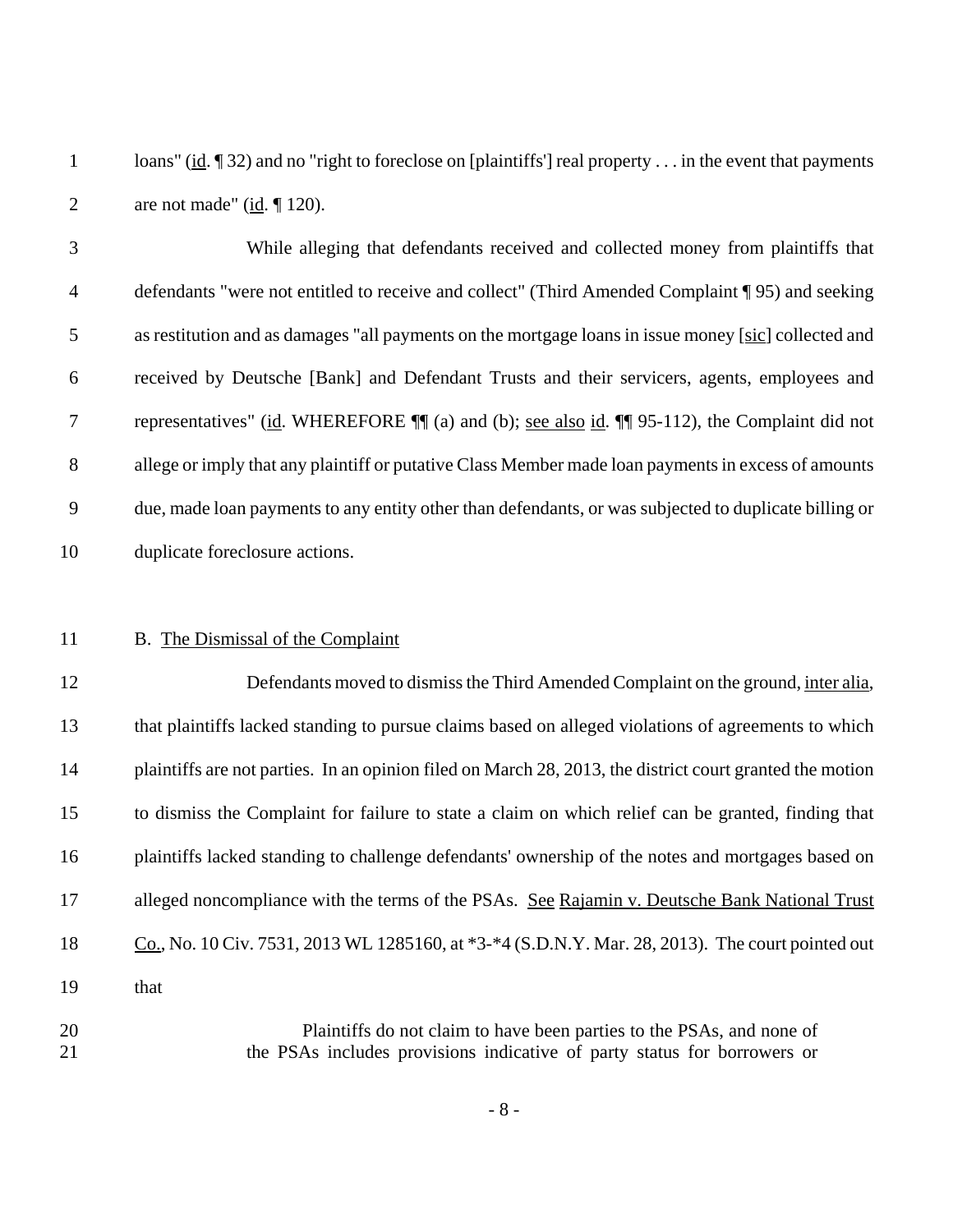| $\mathbf{1}$<br>$\overline{c}$<br>$\mathfrak{Z}$<br>$\overline{4}$ | mortgagors. The weight of caselaw throughout the country holds that a non-<br>party to a PSA lacks standing to assert noncompliance with the PSA as a claim<br>or defense unless the non-party is an intended (not merely incidental) third<br>party beneficiary of the PSA.                                                   |
|--------------------------------------------------------------------|--------------------------------------------------------------------------------------------------------------------------------------------------------------------------------------------------------------------------------------------------------------------------------------------------------------------------------|
| 5                                                                  | Id. at $*3$ . The court stated that "[t]he intent to render a non-party a third-party beneficiary must be                                                                                                                                                                                                                      |
| 6                                                                  | clear from the face of the PSA," and that                                                                                                                                                                                                                                                                                      |
| 7<br>8<br>9<br>10                                                  | Plaintiffs have not alleged any facts that would support plausibly a claim that<br>they are intended third-party beneficiaries of the PSAs. Thus, Plaintiffs lack<br>standing to challenge Defendants' alleged ownership of the Notes and [deeds<br>of trust] or authority to foreclose based on non-compliance with the PSAs. |
| 11                                                                 | <u>Id</u> .                                                                                                                                                                                                                                                                                                                    |
| 12                                                                 | In addition, the district court noted the Complaint's allegation that mortgage loan                                                                                                                                                                                                                                            |
| 13                                                                 | schedules accompanying the assignment agreements did not reflect plaintiffs' loans. The court                                                                                                                                                                                                                                  |
| 14                                                                 | rejected that allegation as baseless, finding that the mortgage loan schedules in question, submitted                                                                                                                                                                                                                          |
| 15                                                                 | by defendants in support of their motion to dismiss the Third Amended Complaint, do in fact identify                                                                                                                                                                                                                           |
| 16                                                                 | the relevant loans. See id. at $*3$ n.2.                                                                                                                                                                                                                                                                                       |
| 17                                                                 | II. DISCUSSION                                                                                                                                                                                                                                                                                                                 |
| 18                                                                 | On appeal, plaintiffs contend that the district court erred in dismissing the Complaint,                                                                                                                                                                                                                                       |
| 19                                                                 | arguing, inter alia, that they have a "concrete interest in putting to the test Defendants' claims to own                                                                                                                                                                                                                      |
| 20                                                                 | [plaintiffs'] mortgages and mortgage documents." (Plaintiffs' brief on appeal at 13.) Although it is                                                                                                                                                                                                                           |
| 21                                                                 | not clear whether the status of plaintiffs' mortgages was in the record before the district court in 2013                                                                                                                                                                                                                      |
| 22                                                                 | when it dismissed the complaint, it is now undisputed that "[i]n 2009 or 2010, each Plaintiff was                                                                                                                                                                                                                              |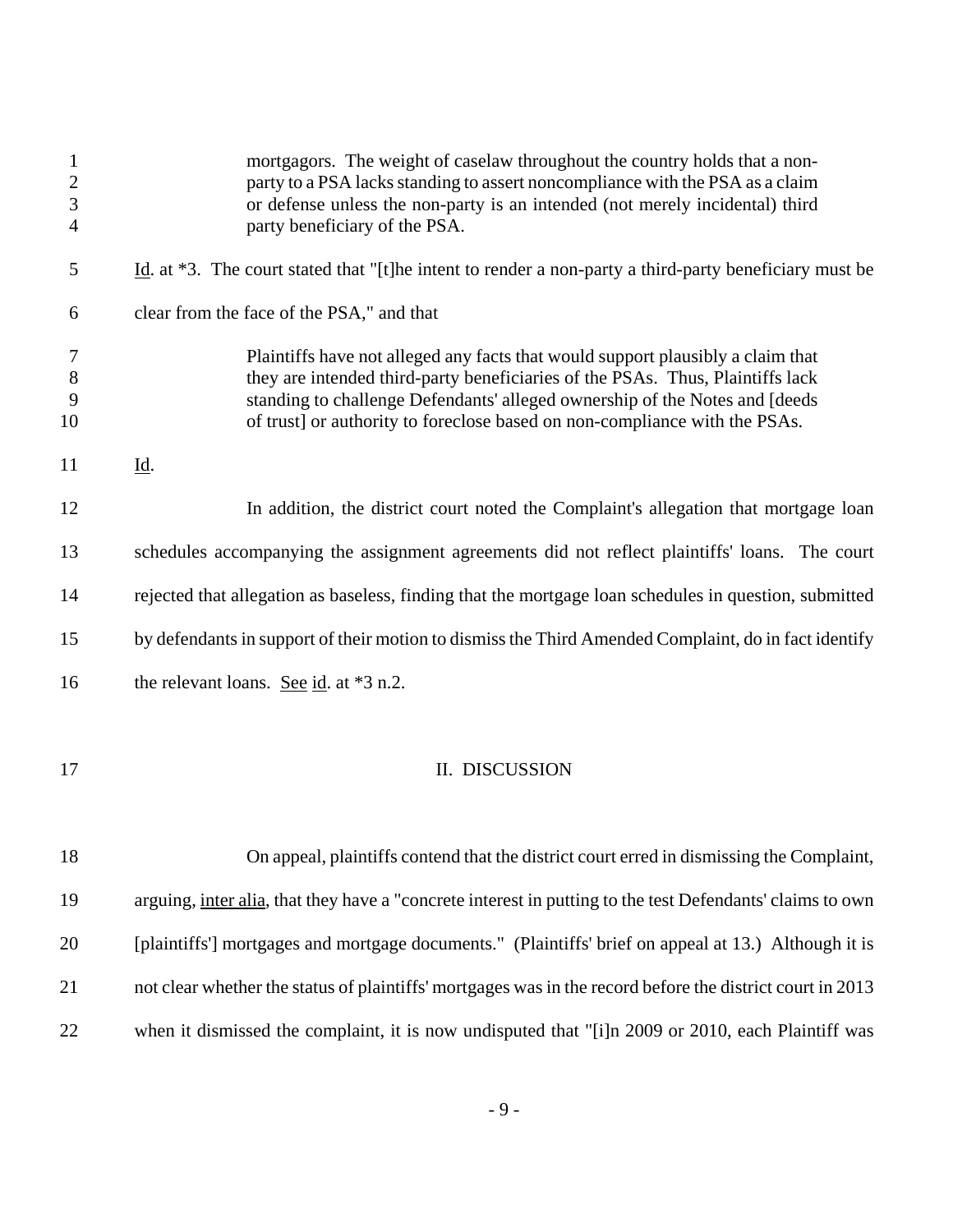| $\mathbf{1}$     | declared to be in default on his [sic] mortgage, and foreclosure proceedings were instituted" (id. at 5);   |
|------------------|-------------------------------------------------------------------------------------------------------------|
| $\mathbf{2}$     | that "[i]n connection with the institution of said foreclosure proceedings, Deutsche [Bank], as trustee     |
| $\mathfrak{Z}$   | of one of the Defendant Trusts, claimed to own each Plaintiff's mortgage" (id. (citing the Third            |
| $\overline{4}$   | Amended Complaint)); and that "Plaintiffs are not seeking to enjoin foreclosure proceedings"                |
| $\mathfrak{S}$   | (Plaintiffs' brief on appeal at 5 n.2). Assuming that these concessions have not rendered plaintiffs'       |
| 6                | claims moot, we affirm the district court's ruling that plaintiffs lack standing to pursue their challenges |
| $\boldsymbol{7}$ | to defendants' ownership of the loans and entitlement to payments.                                          |
| 8                | "[T] he question of standing is whether the litigant is entitled to have the court decide                   |
| 9                | the merits of the dispute or of particular issues. This inquiry involves both constitutional limitations    |
| 10               | on federal-court jurisdiction and prudential limitations on its exercise." Warth v. Seldin, 422 U.S.        |
| 11               | 490, 498 (1975). The plaintiff bears the burden of establishing such standing. See, e.g., Lujan v.          |
| 12               | Defenders of Wildlife, 504 U.S. 555, 560-61 (1992) (constitutional standing); Premium Mortgage              |
| 13               | Corp. v. Equifax, Inc., 583 F.3d 103, 108 (2d Cir. 2009) (prudential standing). We review de novo           |
| 14               | a decision as to a plaintiff's standing to sue based on the allegations of the complaint and the            |
| 15               | undisputed facts evidenced in the record. See, e.g., Rent Stabilization Ass'n v. Dinkins, 5 F.3d at 594.    |
| 16               | "[I]f the court also resolved disputed facts" in ruling on standing, "we will accept the court's findings"  |
| 17               | unless they are 'clearly erroneous.'" Id. For the reasons that follow, we conclude that plaintiffs          |
| 18               | established neither constitutional nor prudential standing to pursue the claims they asserted.              |

# A. Constitutional Standing

The "irreducible constitutional minimum of standing" under Article III of the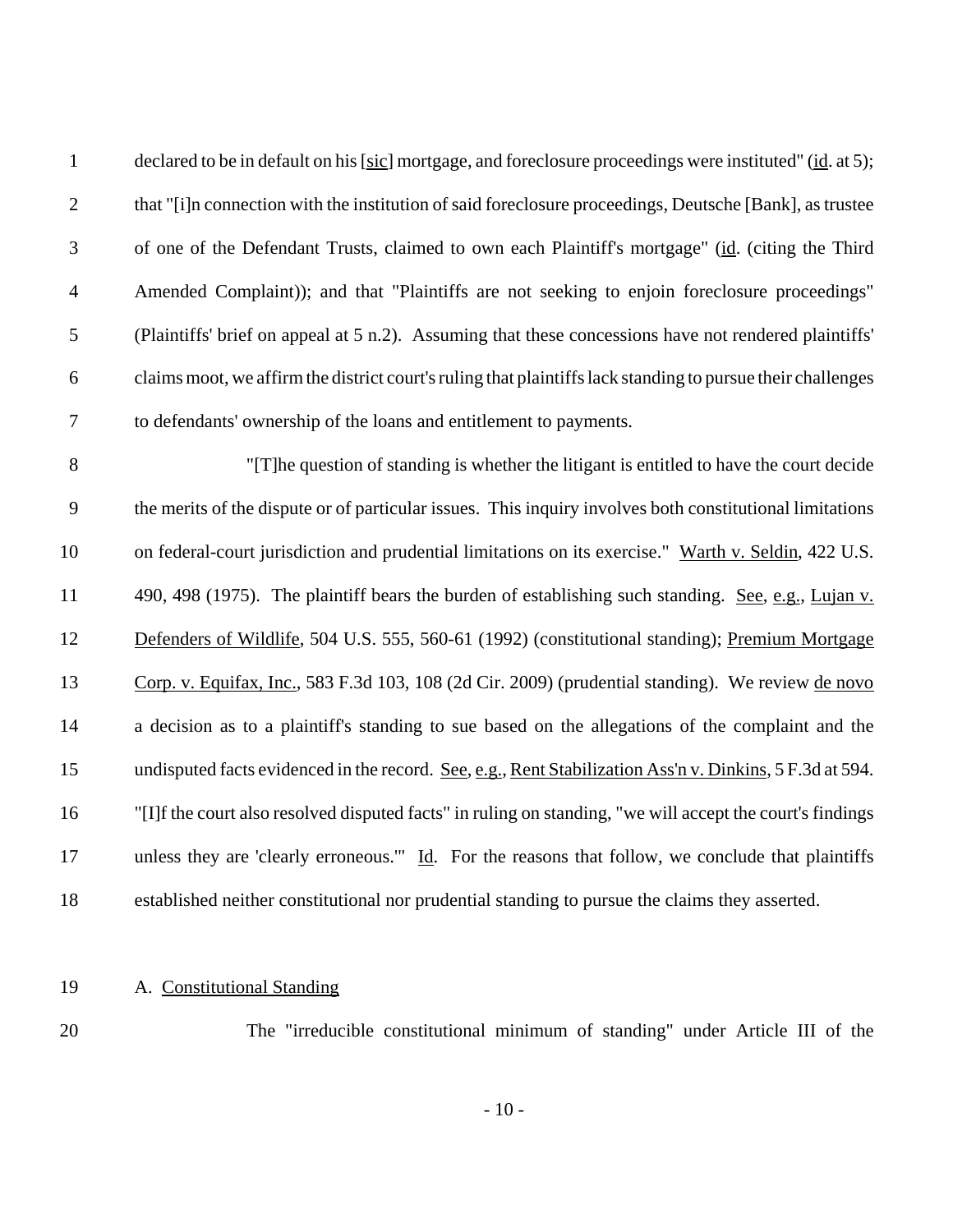Constitution includes the requirement that "the plaintiff must have suffered an injury in fact . . . which is (a) concrete and particularized, . . . and (b) actual or imminent, not conjectural or hypothetical." Lujan v. Defenders of Wildlife, 504 U.S. at 560 (internal quotation marks omitted). The record in this case reveals that plaintiffs' Third Amended Complaint alleged only injuries that were hypothetical. The chronology of the events alleged helps to make this clear.

 Plaintiffs alleged that their loan and mortgage transactions with First Franklin took place in 2005 or 2006 (see Third Amended Complaint ¶¶ 2-8); that "Defendants claim[ed] and 8 assert[ed] that payments [we]re due to them monthly" (id. ¶ 119); and that, for the loans taken out by plaintiffs and the members of the class they seek to represent, "Defendant Trusts have received or collected payments since January 1, 2004" (id. ¶ 81). Plaintiffs asserted that they "[we]re suffering damages with each and every payment to Defendants," on the theory that defendants "[we]re not 12 proper parties to receive and collect such payments." (Id. ¶ 122.) But plaintiffs acknowledge that they took out the loans in 2005 or 2006 and were obligated to repay them, with interest; and they have not pleaded or otherwise suggested that they ever paid defendants more than the amounts due, or that they ever received a bill or demand from any entity other than defendants. Thus, there is no allegation 16 that plaintiffs have paid more than they owed or have been asked to do so.

 Further, plaintiffs' challenge to defendants' claim of ownership of plaintiffs' loans, implying that the loans are owned by some other entity or entities, is highly implausible, for that would mean that since 2005 there was no billing or other collection effort by owners of loans whose principal alone totaled \$3,776,000. The suggestion that plaintiffs were in imminent danger--or, indeed, any danger--of having to make duplicate loan payments is thus entirely hypothetical.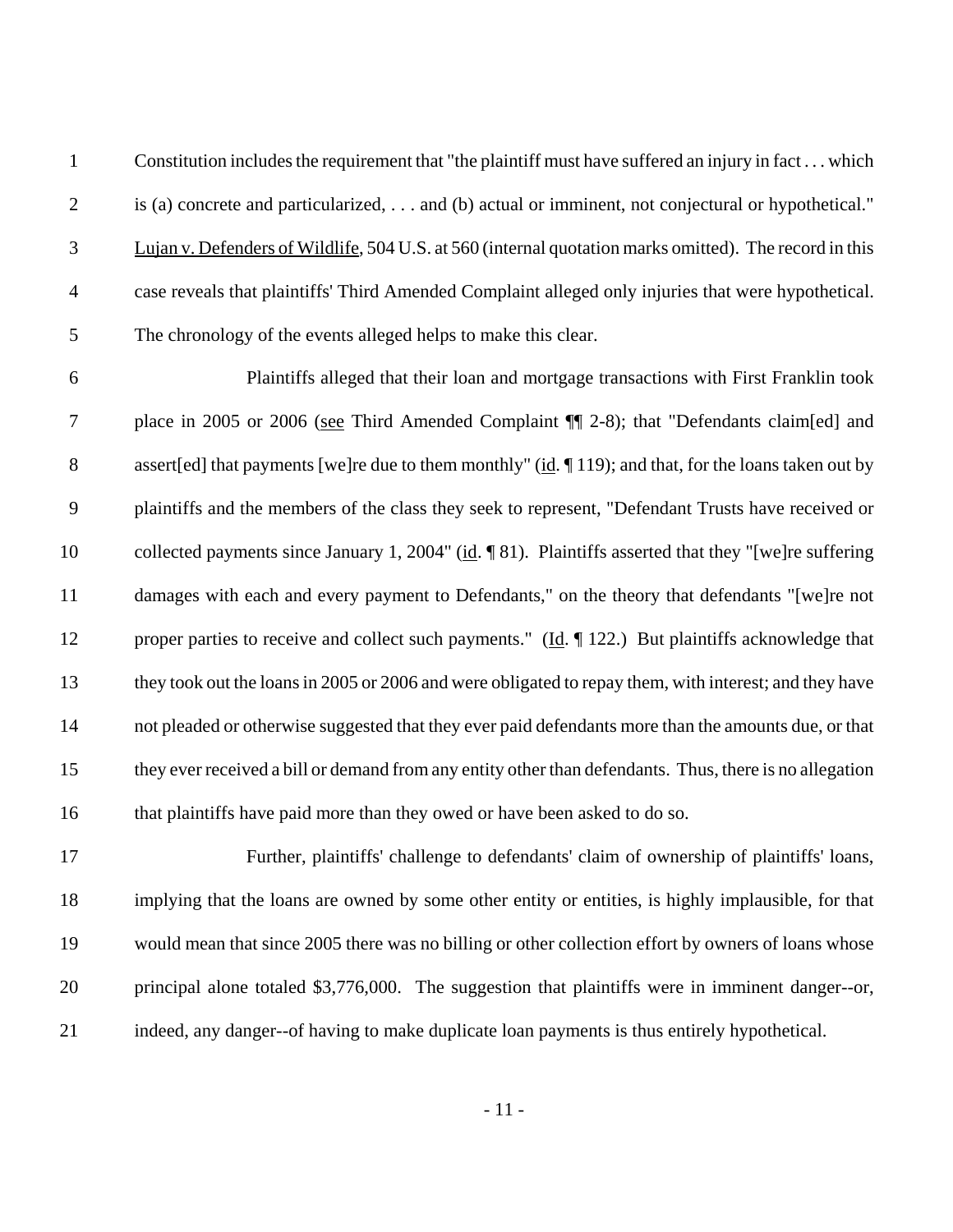| $\mathbf{1}$     | For the same reason, the Complaint's assertion that "Defendants have commenced or                           |
|------------------|-------------------------------------------------------------------------------------------------------------|
| $\mathbf{2}$     | authorized the commencement of foreclosure proceedings where payments have not been made or                 |
| 3                | received" (Third Amended Complaint ¶ 123) does not indicate an actual or imminent, rather than a            |
| $\overline{4}$   | conjectural or hypothetical, injury. Plaintiffs have acknowledged on this appeal that they were             |
| 5                | declared in default on their mortgages, and that foreclosure proceedings were instituted by Deutsche        |
| 6                | Bank, claiming to own those mortgages, in 2009 or 2010. Just as there was no allegation in the              |
| $\boldsymbol{7}$ | Complaint that any entity other than defendants had demanded payments, there was no allegation of           |
| $8\,$            | any threat or institution of foreclosure proceedings against any plaintiff by any entity other than         |
| 9                | defendants. And had there been any entity that asserted a claim conflicting with the right of Deutsche      |
| 10               | Bank to foreclose on plaintiffs' mortgages, surely the interposition of such a claim would have been        |
| 11               | alleged in the Third Amended Complaint, which was not filed until 2011.                                     |
| 12               | On appeal, plaintiffs purport to assert injury by arguing that the alleged defects in the                   |
| 13               | assignments of their mortgages would prevent Deutsche Bank from being able to reconvey clear title          |
| 14               | to plaintiffs when they pay off their mortgage loans. (See Plaintiffs' brief on appeal at 13, 17.) We       |
| 15               | note that such an injury was not alleged in the Complaint, and it is difficult to view it as other than     |
| 16               | conjectural or hypothetical, given that plaintiffs, several years ago, defaulted on their loans. See, e.g., |
| 17               | Rajamin v. Deutsche Bank National Trust Co., No. B237560, 2012 WL 5448401, at *1-*3 & n.3 (Cal.             |
| 18               | Ct. App. 2d Dist. Nov. 8, 2012) ("Rajamin's California case") (affirming dismissal, for lack of             |
| 19               | standing, of Rajamin's claim for declaratory relief as to Deutsche Bank's ownership of his promissory       |
| 20               | note, and noting that Rajamin's home had been sold in foreclosure).                                         |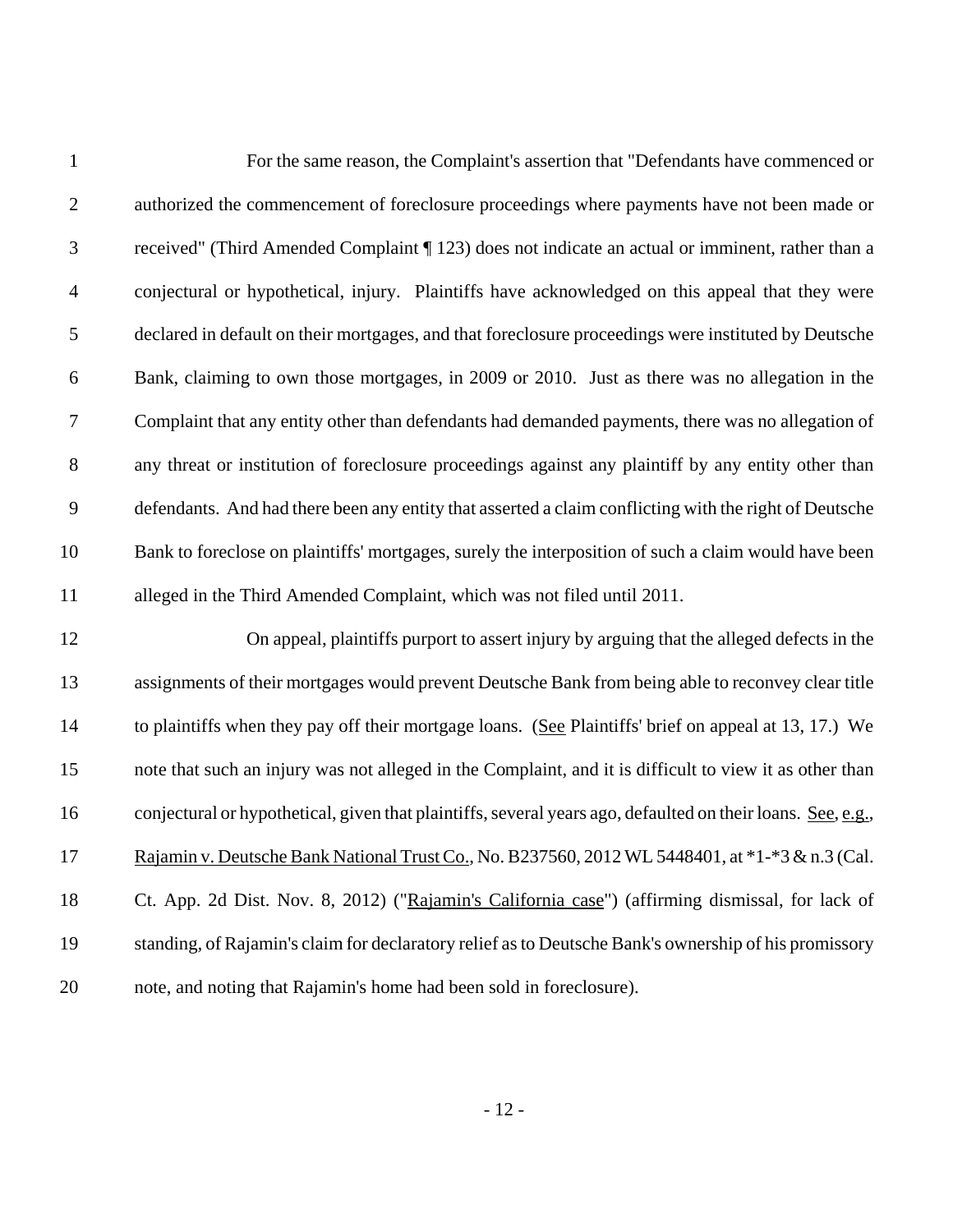| $\mathbf{1}$   | We conclude that plaintiffs failed to allege injuries sufficient to show constitutional                  |
|----------------|----------------------------------------------------------------------------------------------------------|
| $\overline{2}$ | standing to pursue their claims.                                                                         |
|                |                                                                                                          |
| 3              | <b>B.</b> Prudential Standing                                                                            |
| $\overline{4}$ | Even if plaintiffs had Article III standing, we conclude that they lack prudential                       |
| 5              | standing. The "prudential standing rule normally bars litigants from asserting the rights or legal       |
| 6              | interests of others in order to obtain relief from injury to themselves." Warth v. Seldin, 422 U.S.      |
| 7              | at 509. "[T] he plaintiff generally must assert his own legal rights and interests, and cannot rest his  |
| 8              | claim to relief on the legal rights or interests of third parties." Id. at 499. Plaintiffs have advanced |
| 9              | several theories for prudential standing. Each fails.                                                    |
|                |                                                                                                          |
| 10             | 1. The Breach-of-Contract Theory                                                                         |
| 11             | The principles that any contractual provision "may be waived by implication or express                   |
| 12             | intention of the party for whose benefit the provision inures," Wolff & Munier, Inc. v. Whiting-Turner   |
| 13             | Contracting Co., 946 F.2d 1003, 1009 (2d Cir. 1991) (internal quotation marks omitted), and that         |
| 14             | strangers may not assert the rights of those who "do not wish to assert them," Singleton v. Wulff, 428   |
| 15             | U.S. 106, 113-14 (1976) (plurality opinion), underlie the rule adhered to in New York--whose law         |
| 16             | governs the assignment agreements (see Third Amended Complaint $\P$ 29)-that the terms of a contract     |
| 17             | may be enforced only by contracting parties or intended third-party beneficiaries of the contract, see,  |
| 18             | e.g., Mendel v. Henry Phipps Plaza West, Inc., 6 N.Y.3d 783, 786, 811 N.Y.S.2d 294, 297 (2006)           |
| 19             | (mere incidental beneficiaries of a contract are not allowed to maintain a suit for breach of the        |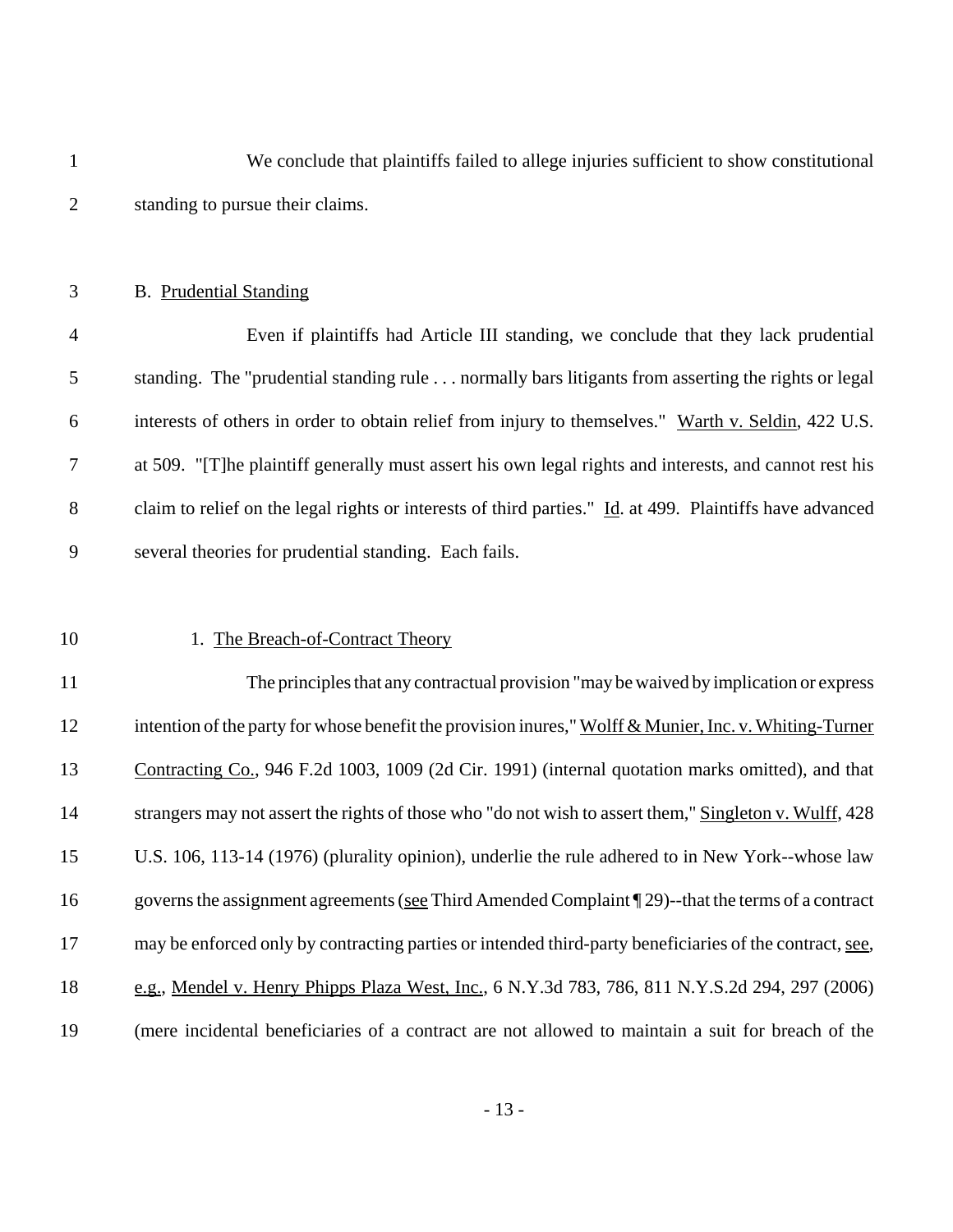contract); see also Restatement (Second) of Contracts § 315 (1981) ("An incidental beneficiary acquires by virtue of the promise no right against the promisor or the promisee.").

- This rule has been applied to preclude claims where mortgagors have sought relief from their loan obligations on grounds such as those asserted here. See, e.g., Cimerring v. Merrill Lynch Mortgage Investors, Inc., No. 8727/2011, 2012 WL 2332358, at \*9 (N.Y. Sup. Ct. Kings Co. June 13, 2012) ("plaintiffs lack standing to allege a claim for breach of the PSA because they are not parties to this contract, nor do they allege that they are third-party beneficiaries to the agreement"); see generally Reinagel v. Deutsche Bank National Trust Co., 735 F.3d 220, 228 n.29 (5th Cir. 2013) ("courts invariably deny mortgagors third-party status to enforce PSAs"). Indeed, in an action brought by a successor trustee of another First Franklin mortgage loan trust, the Appellate Division of the New York Supreme Court ("Appellate Division") ruled that mortgagors lack standing to assert such breaches, citing as authority the opinion of the district court in this very case: While holding that the plaintiff bank was not entitled to summary judgment in its action to foreclose the defendants' mortgage, the Appellate Division affirmed the lower court's denial of the defendant mortgagors' motion to dismiss the foreclosure complaint, ruling that the defendants did not have standing to assert noncompliance with the subject lender's pooling service agreement (see Rajamin v Deutsche Bank Natl. Trust Co., . . . 2013 WL 1285160, 2013 US Dist LEXIS 45031 [SD NY 2013]). Bank of New York Mellon v. Gales, 116 A.D.3d 723, 725, 982 N.Y.S.2d 911, 912 (2d Dep't 2014). Here, plaintiffs contend that their loans were not acquired by the Defendant Trusts
- parties to those agreements did not perform all of their obligations under the PSAs. Although

pursuant to the assignment agreements--of which the PSAs were part--because, plaintiffs allege,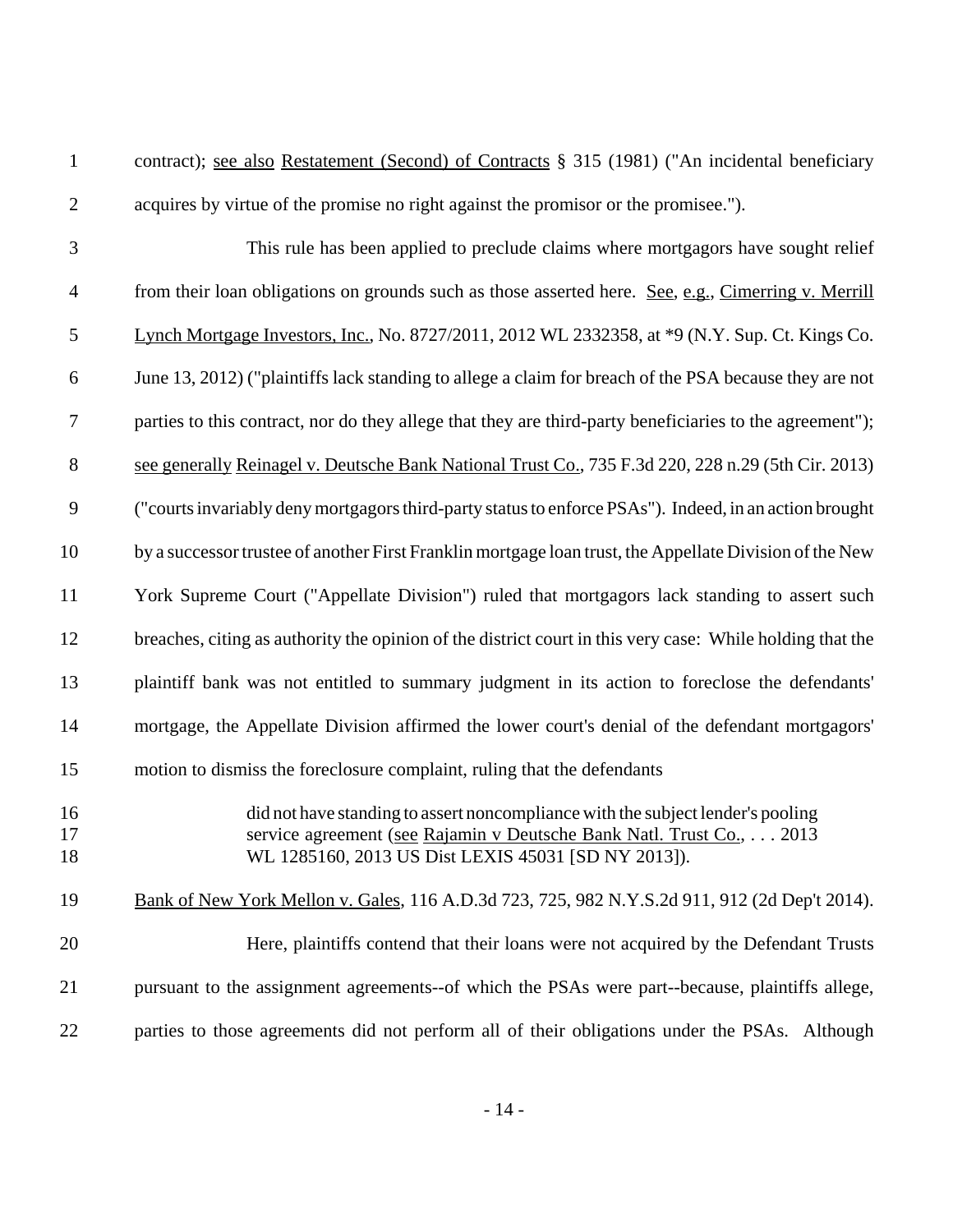| $\mathbf{1}$   | noncompliance with PSA provisions might have made the assignments unenforceable at the instance            |
|----------------|------------------------------------------------------------------------------------------------------------|
| 2              | of parties to those agreements, the district court correctly noted that plaintiffs were not parties to the |
| 3              | assignment agreements. And plaintiffs have not shown that the entities that were parties to those          |
| $\overline{4}$ | agreements intended that plaintiffs--whose financial obligations were being bought and sold--would         |
| $\overline{5}$ | in any way be beneficiaries of the assignments. We conclude that the district court properly ruled that    |
| 6              | plaintiffs lacked standing to enforce the agreements to which they were not parties and of which they      |
| 7              | were not intended beneficiaries.                                                                           |

 Plaintiffs also argue that the district court's third-party-beneficiary analysis was flawed because "Plaintiffs are first parties to their mortgage notes and deeds of trust" (Plaintiffs' brief on appeal at 17 (emphasis added)). This argument is far wide of the mark. Plaintiffs are not suing for 11 breach or nonperformance of their loan and mortgage agreements; those agreements provide, inter alia, that plaintiffs' loans "can be sold one or more times without prior notice to [the b]orrower" (Third 13 Amended Complaint Exhibit E ¶ 20; id. Exhibit G ¶ 20). The notes and deeds of trust to which plaintiffs were parties did not confer upon plaintiffs a right against nonparties to those agreements to enforce obligations under separate agreements to which plaintiffs were not parties.

#### 2. The Breach-of-Trust Theory

 In an effort to circumvent their lack of standing to make their contract arguments, plaintiffs argue that assignments failing to comply with the PSAs violated laws governing trusts. They rely on a New York statute that provides: "If the trust is expressed in the instrument creating the estate of the trustee, every sale, conveyance or other act of the trustee in contravention of the trust,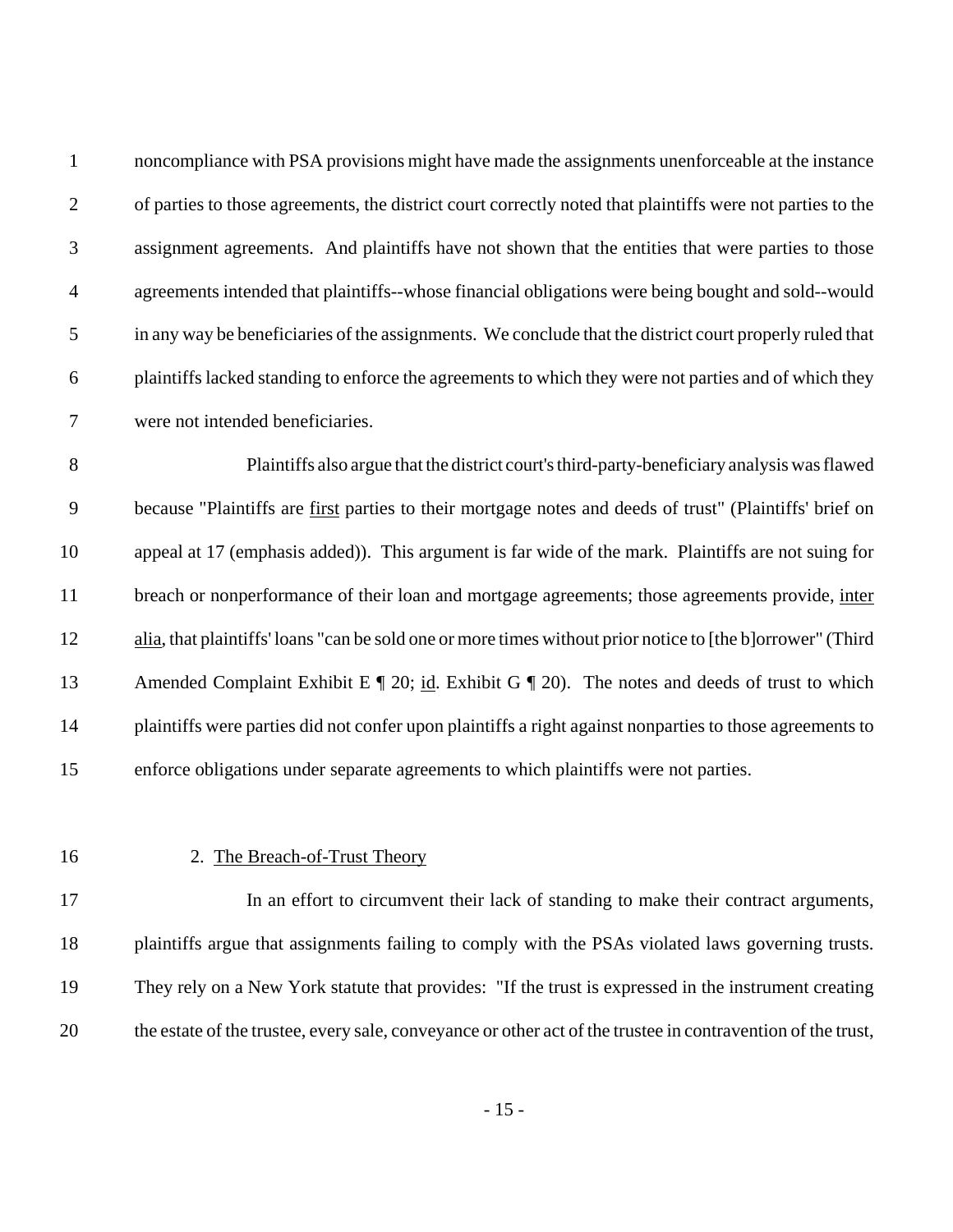| $\mathbf{1}$   | except as authorized by law, is void." N.Y. Estates, Powers and Trusts Law ("EPTL") § 7-2.4                  |
|----------------|--------------------------------------------------------------------------------------------------------------|
| $\mathbf{2}$   | (McKinney 2002). Here, the PSAs are the instruments creating the trust estates, and plaintiffs argue         |
| $\mathfrak{Z}$ | that the PSAs were "contraven[ed]" by the Trustee's acceptance of mortgage loans conveyed in a               |
| $\overline{4}$ | manner that did not comply with the procedural formalities that the PSAs specified, thereby rendering        |
| 5              | those conveyances void under the statute. $(E.g.,$ Plaintiffs' brief on appeal at 12.) Plaintiffs' reliance  |
| 6              | on trust law is misplaced.                                                                                   |
| $\tau$         | First, as the district court concluded, this argument depends on plaintiffs' contention                      |
| $8\,$          | that parties to the assignment agreements violated the terms of the PSAs. If those agreements were           |
| 9              | not breached, there is no foundation for plaintiffs' contention that any act by the trusts' trustee was      |
| 10             | unauthorized. But as discussed above, plaintiffs, as nonparties to those contracts, lack standing to         |
| 11             | assert any nonperformance of those contracts.                                                                |
| 12             | Second, under New York law, only the intended beneficiary of a private trust may                             |
| 13             | enforce the terms of the trust. See, e.g., Matter of the Estate of McManus, 47 N.Y.2d 717, 719, 417          |
| 14             | N.Y.S.2d 55, 56 (1979) ("McManus") (persons who "were not beneficially interested in the trust               |
| 15             | lack[ed] standing to challenge the actions of its trustee"); Cashman v. Petrie, 14 N.Y.2d 426, 430, 252      |
| 16             | N.Y.S.2d 447, 450 (1964) (mere incidental beneficiaries of a trust "cannot maintain a suit to enforce        |
| 17             | the trust"); Naversen v. Gaillard, 38 A.D.3d 509, 509, 831 N.Y.S.2d 258, 259 (2d Dep't 2007); see            |
| 18             | also Restatement (Third) of Trusts $\S 94(1) (2012)$ ("A suit against a trustee of a private trust to enjoin |
| 19             | or redress a breach of trust or otherwise to enforce the trust may be maintained only by a beneficiary       |
| 20             | or by a co-trustee, successor trustee, or other person acting on behalf of one or more beneficiaries.");     |
| 21             | cf. Rajamin's California case, 2012 WL 5448401, at *2 ("A homeowner who gives a deed of trust to             |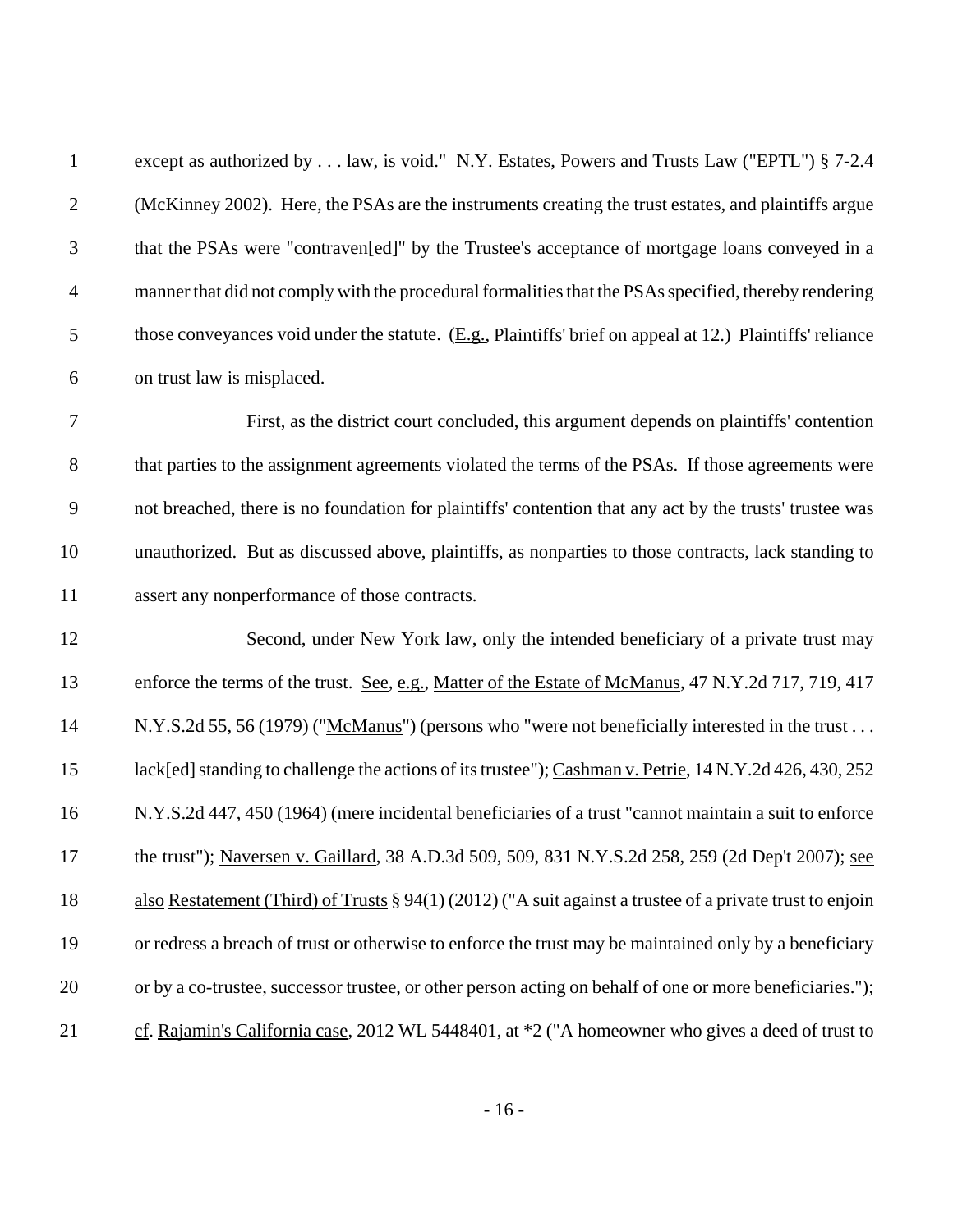secure his repayment of a home loan does not have standing to challenge the foreclosing party's authority to act on behalf of the deed of trust's beneficiary."). Where the challengers to a trustee's actions are not beneficiaries, and hence lack standing, the court "need not decide whether the conduct of the trustee comported with the terms of the trust." McManus, 47 N.Y.2d at 719, 417 N.Y.S.2d at 56.

 Third, even if plaintiffs had standing to make an argument based on EPTL § 7-2.4, on the theory that a mortgagor has standing to "challenge[] a mortgage assignment as invalid, ineffective, 8 or void," Woods v. Wells Fargo Bank, N.A., 733 F.3d 349, 354 (1st Cir. 2013) (internal quotation marks omitted), the weight of New York authority is contrary to plaintiffs' contention that any failure to comply with the terms of the PSAs rendered defendants' acquisition of plaintiffs' loans and mortgages void as a matter of trust law. Under New York law, unauthorized acts by trustees are 12 generally subject to ratification by the trust beneficiaries. See King v. Talbot, 40 N.Y. 76, 90 (1869) ("[t]he rule is perfectly well settled, that a cestui que trust is at liberty to elect to approve an unauthorized investment, and enjoy its profits, or to reject it at his option"); Mooney v. Madden, 193 A.D.2d 933, 933-34, 597 N.Y.S.2d 775, 776 (3d Dep't) ("Mooney") ("A trustee may bind the trust to an otherwise invalid act or agreement which is outside the scope of the trustee's power when the 17 beneficiary or beneficiaries consent or ratify the trustee's ultra vires act or agreement . . . ."), lv. dismissed, 82 N.Y.2d 889, 610 N.Y.S.2d 153 (1993); Washburn v. Rainier, 149 A.D. 800, 803-04, 134 N.Y.S. 301, 304 (2d Dep't 1912); Hine v. Hine, 118 A.D. 585, 592, 103 N.Y.S. 535, 540 (4th Dep't 1907); English v. McIntyre, 29 A.D. 439, 448-49, 51 N.Y.S. 697, 704 (1st Dep't 1898) ("where the trustee has engaged with the trust fund in an unauthorized business . . . the rule is that the cestui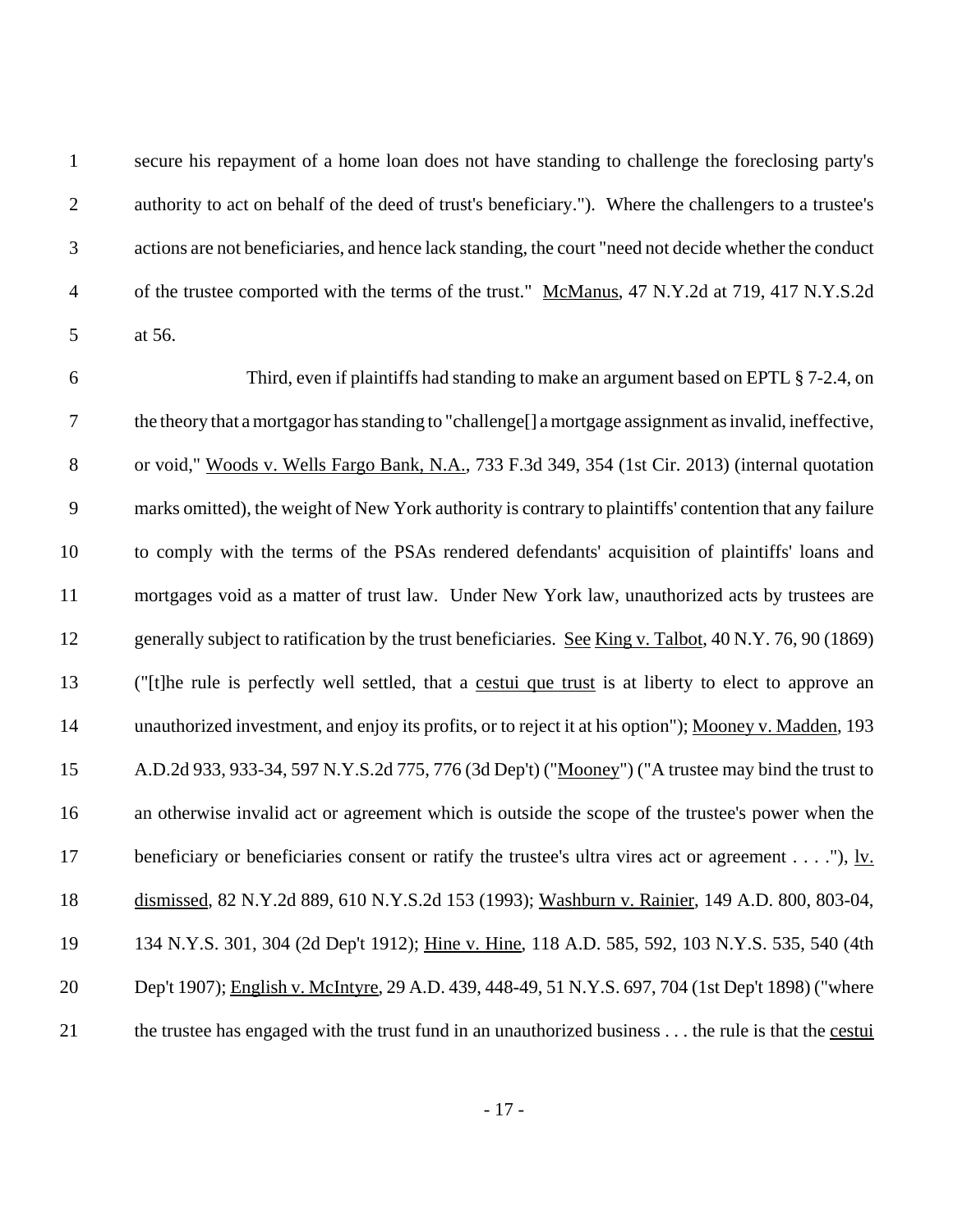| $\mathbf{1}$   | que trust may ratify the transactions of the trustee and take the profits, if there are profits").       |
|----------------|----------------------------------------------------------------------------------------------------------|
| $\overline{2}$ | Moreover, "beneficiary consent may be express or implied from the acceptance of the trustee's act or     |
| 3              | agreement and may be given either after or before the trustee's act" Mooney, 193 A.D.2d at 934,          |
| $\overline{4}$ | 597 N.Y.S.2d at 776. To be an effective ratification, however, "all of the beneficiaries" must           |
| 5              | "expressly or impliedly" agree. Id. at 933, 597 N.Y.S.2d at 776; see also id. at 934, 597 N.Y.S.2d       |
| 6              | at 776 (remanding for determination of whether "remainder persons who also [we]re beneficiaries"         |
| $\tau$         | had "consented and/or ratified").                                                                        |
| $8\,$          | The principle that a trustee's unauthorized acts may be ratified by the beneficiaries is                 |
| $\overline{9}$ | harmonious with the overall principle that only trust beneficiaries have standing to claim a breach of   |
| 10             | trust. If a stranger to the trust also had such standing, the stranger would have the power to interfere |
| 11             | with the beneficiaries' right of ratification.                                                           |
| 12             | Because, as the above authorities demonstrate, a trust's beneficiaries may ratify the                    |
| 13             | trustee's otherwise unauthorized act, and because "a void act is not subject to ratification," Aronoff   |
| 14             | v. Albanese, 85 A.D.2d 3, 4, 446 N.Y.S.2d 368, 370 (2d Dep't 1982), such an unauthorized act by the      |
| 15             | trustee is not void but merely voidable by the beneficiary.                                              |
| 16             | For the contrary position, plaintiffs rely principally on Genet v. Hunt, 113 N.Y. 158,                   |
| 17             | 21 N.E. 91 (1889) ("Genet"), and Wells Fargo Bank, N.A. v. Erobobo, No. 31648/2009, 2013 WL              |
| 18             | 1831799 (Sup. Ct. Kings Co. Apr. 29, 2013) ("Erobobo"). Neither case compels the conclusion that         |
| 19             | a trustee's acceptance of property on behalf of a trust without complying with the terms of the trust    |
| 20             | agreement is void.                                                                                       |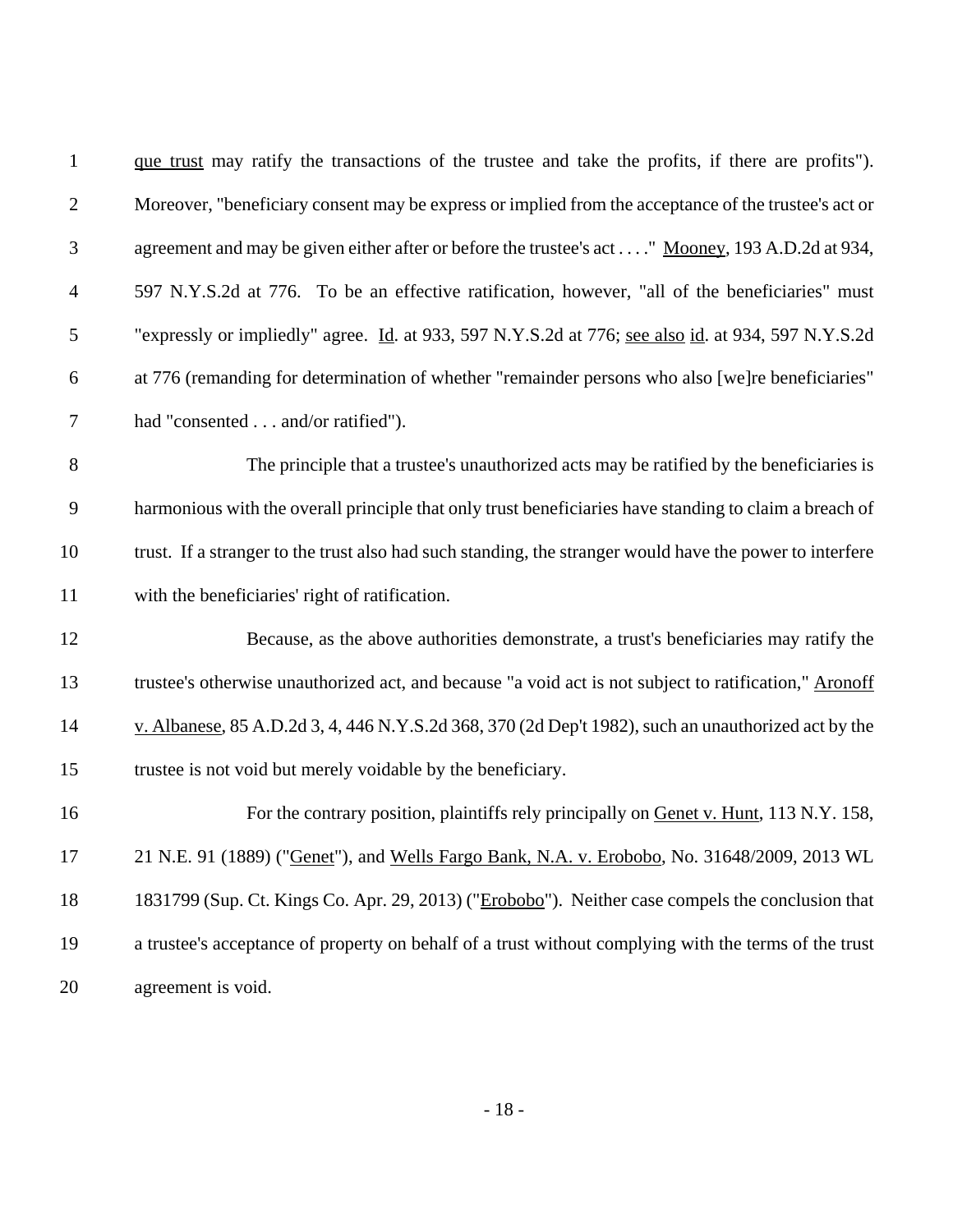| $\mathbf{1}$     | In Genet, the New York Court of Appeals described the principal question before it                          |
|------------------|-------------------------------------------------------------------------------------------------------------|
| $\overline{2}$   | as whether certain testamentary trusts created under an 1867 will (the "bequests") constituted the          |
| 3                | exercise of a power of appointment conferred by an 1853 trust deed, causing the bequests' suspension        |
| $\overline{4}$   | of rights of alienation to date back to 1853 and to violate the rule against perpetuities--i.e., whether    |
| 5                | the bequests were "void for remoteness." 113 N.Y. at 165, 21 N.E. at 92. The testatrix in Genet was         |
| 6                | the settlor and a beneficiary of the 1853 trust; the trust's other beneficiaries, contingent remaindermen,  |
| $\tau$           | were the testatrix's heirs. See id. at 169, 21 N.E. at 93. The Court, en route to a conclusion that the     |
| 8                | bequests must be treated as dating back to the 1853 trust and as violating the rule against perpetuities,   |
| $\boldsymbol{9}$ | observed that a New York statutory provision (which was a predecessor to EPTL § 7-2.4) provided             |
| 10               | that acts of a trustee in contravention of the trust's terms were void; the Court thus stated that the      |
| 11               | settlor and income beneficiary of the trust could not "alone, or in conjunction with the trustees,          |
| 12               | abrogate the trust," 113 N.Y. at 168, 21 N.E. at 93 (emphasis added). The Genet Court did not advert        |
| 13               | to the possibility of ratification; to be an effective ratification, there must be agreement by "all of the |
| 14               | beneficiaries," including "remainder persons who also are beneficiaries," Mooney, 193 A.D.2d at 934,        |
| 15               | 597 N.Y.S.2d at 776. Although the general permissibility of ratification had been described 20 years        |
| 16               | before Genet as "perfectly well settled," King v. Talbot, 40 N.Y. at 90, there was no possibility in        |
| 17               | Genet that all of the 1853 trust's beneficiaries could have consented to any attempted abrogation or        |
| 18               | contravention of trust terms by the testatrix during her lifetime because the remainder beneficiaries,      |
| 19               | the testatrix's heirs, could not be ascertained until her death. We conclude that Genet has no bearing      |
| 20               | on the claims of plaintiffs in the present case.                                                            |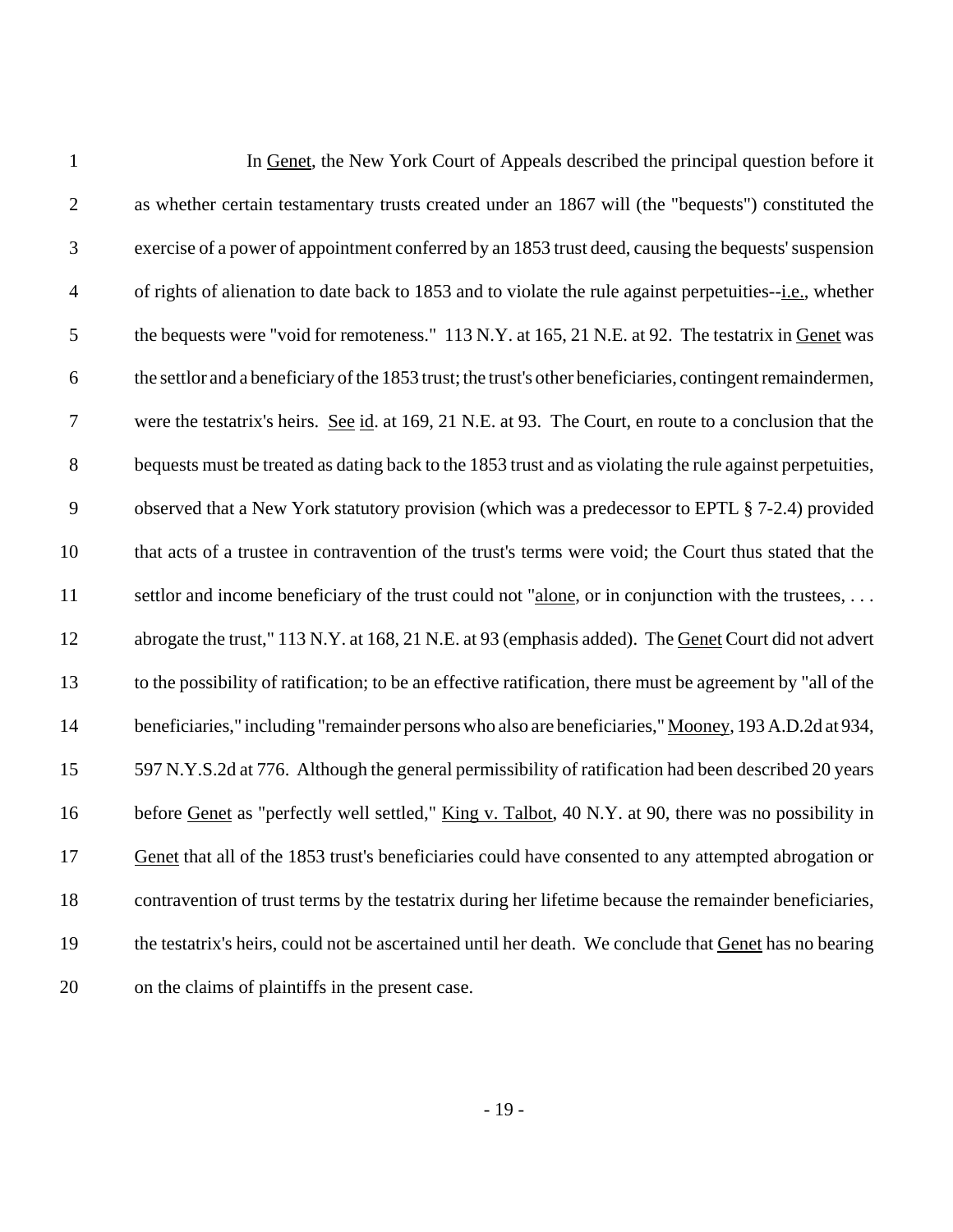| $\mathbf{1}$     | Although Erobobo concerned events more similar to those in this case, as it involved                     |
|------------------|----------------------------------------------------------------------------------------------------------|
| $\mathbf{2}$     | a mortgage, a securitization trust, and allegations of unauthorized acts by a trustee, we find it        |
| $\mathfrak{Z}$   | unpersuasive. In Erobobo, a trial court, in denying the plaintiff bank's motion for summary judgment     |
| $\overline{4}$   | in its foreclosure action, stated that "[u]nder New York Trust Law, every sale, conveyance or other      |
| $\sqrt{5}$       | act of the trustee in contravention of the trust is void. EPTL § 7-2.4." 2013 WL 1831799, at *8. But     |
| $\boldsymbol{6}$ | the court so stated without any citation or discussion of the New York authorities holding (a) that only |
| $\boldsymbol{7}$ | the beneficiary of a trust, or one acting on the beneficiary's behalf, has standing to enforce the terms |
| $8\,$            | of the trust, and (b) that the beneficiaries may ratify otherwise unauthorized acts of the trustee.      |
| 9                | While a few other courts have reached conclusions about EPTL § 7-2.4 similar to that                     |
| 10               | of the Erobobo court, see, e.g., Auroa Loan Services LLC v. Scheller, No. 2009-22839, 2014 WL            |
| 11               | 2134576, at *2-*4 (N.Y. Sup. Ct. Suffolk Co. May 22, 2014); Glaski v. Bank of America, National          |
| 12               | Association, 218 Cal. App. 4th 1079, 1094-98, 160 Cal. Rptr. 3d 449, 461-64 (5th Dist. 2013), we are     |
| 13               | not aware of any New York appellate decision that has endorsed this interpretation of § 7-2.4. And       |
| 14               | most courts in other jurisdictions discussing that section have interpreted New York law to mean that    |
| 15               | "a transfer into a trust that violates the terms of a PSA is voidable rather than void," Dernier v.      |
| 16               | Mortgage Network, Inc., 2013 VT 96, ¶ 34, 87 A.3d 465, 474 (2013); see, e.g., Bank of America            |
| 17               | National Ass'n v. Bassman FBT, L.L.C., 2012 IL App (2d) 110729, 11 18-21, 981 N.E.2d 1, 8-10 (2d)        |
| 18               | Dist. 2012); see also Butler v. Deutsche Bank Trust Co. Americas, 748 F.3d 28, 37 n.8 (1st Cir. 2014)    |
| 19               | ("not[ing] without decision that the vast majority of courts to consider the issue have rejected         |
| 20               | Erobobo's reasoning, determining that despite the express terms of [EPTL] $\S$ 7-2.4, the acts of a      |
| 21               | trustee in contravention of a trust may be ratified, and are thus voidable").                            |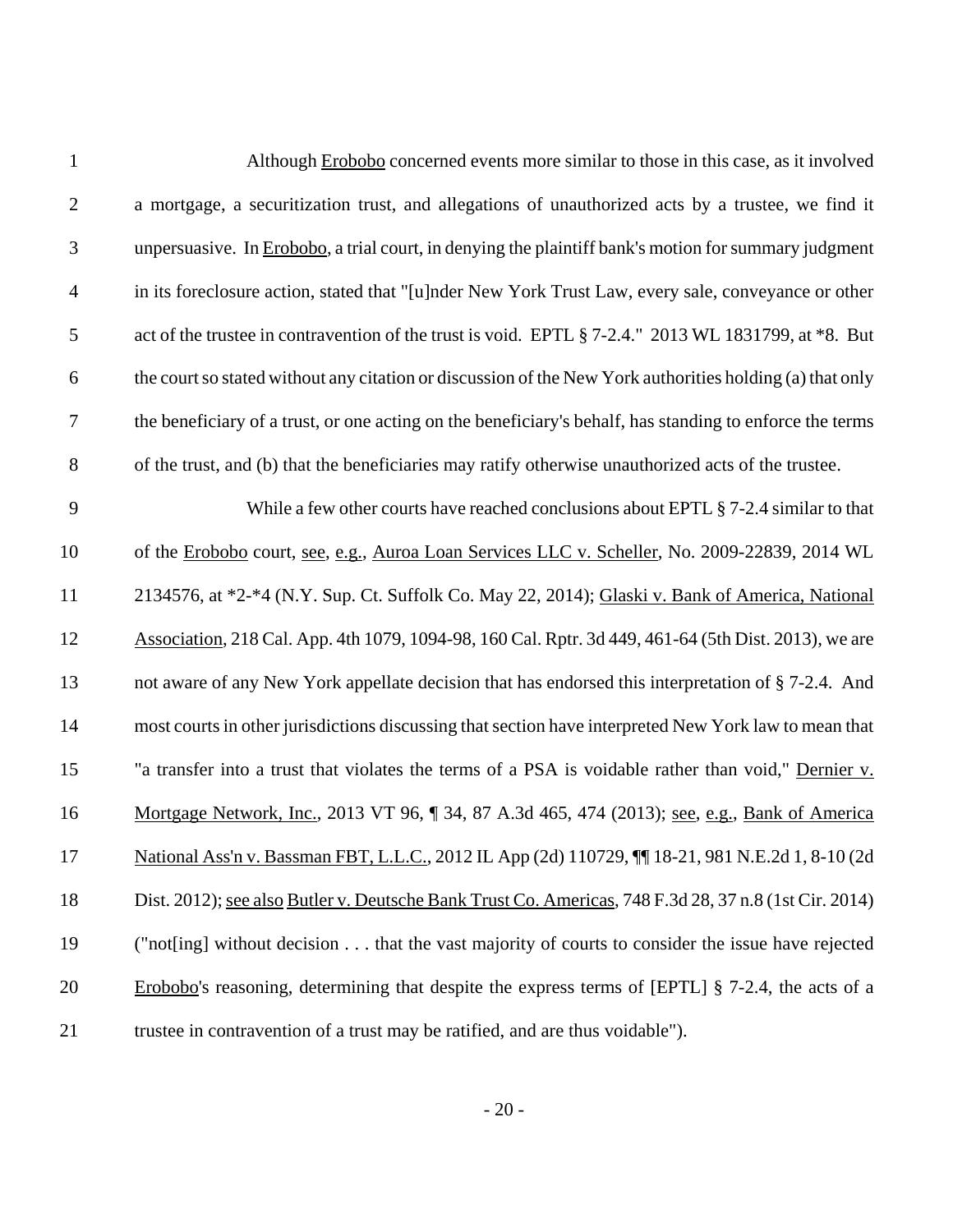| $\mathbf{1}$   | In sum, we conclude that as unauthorized acts of a trustee may be ratified by the trust's                     |
|----------------|---------------------------------------------------------------------------------------------------------------|
| $\mathfrak{2}$ | beneficiaries, such acts are not void but voidable; and that under New York law such acts are voidable        |
| 3              | only at the instance of a trust beneficiary or a person acting in his behalf. Plaintiffs here are not         |
| 4              | beneficiaries of the securitization trusts; the beneficiaries are the certificate holders. Plaintiffs are not |
| 5              | even incidental beneficiaries of the securitization trusts, for their interests are adverse to those of the   |
| 6              | certificateholders. Plaintiffs do not contend that they did not receive the proceeds of their loan            |
| $\tau$         | transactions; and their role thereafter was simply to make payments of the principal and interest due.        |
| $8\,$          | The law of trusts provides no basis for plaintiffs' claims.                                                   |
|                |                                                                                                               |
| 9              | 3. The Nothing-Was-Transferred and Related Theories                                                           |
| 10             | In another effort to have the assignments of their mortgages to Defendant Trusts                              |
| 11             | categorized as absolutely void, plaintiffs argue that an attempt to assign a property right that is not       |
| 12             | owned is without effect, and they assert that the entity from which defendants claim to have received         |
| 13             | plaintiffs' loans and mortgages--the depositor--did not own them. Even assuming that "standing exists         |
| 14             | for challenges that contend that the assigning party never possessed legal title," Woods v. Wells Fargo       |
| 15             | Bank, N.A., 733 F.3d at 354, this argument suffers fatal flaws.                                               |
| 16             | First, the Complaint did not directly allege that the depositor did not own plaintiffs'                       |
| 17             | loans and mortgages. Instead, noting defendants' reliance on documents pertaining to each mortgage            |
| 18             | loan, the Complaint alleged that the mortgage loan schedules "do[] not specifically list" plaintiffs'         |
| 19             | notes or mortgages (e.g., Third Amended Complaint 136), and indeed "do[] not specifically list any            |
| 20             | promissory note, mortgage or deed of trust or name of any person or individuals" (e.g., id. $\parallel$ 37    |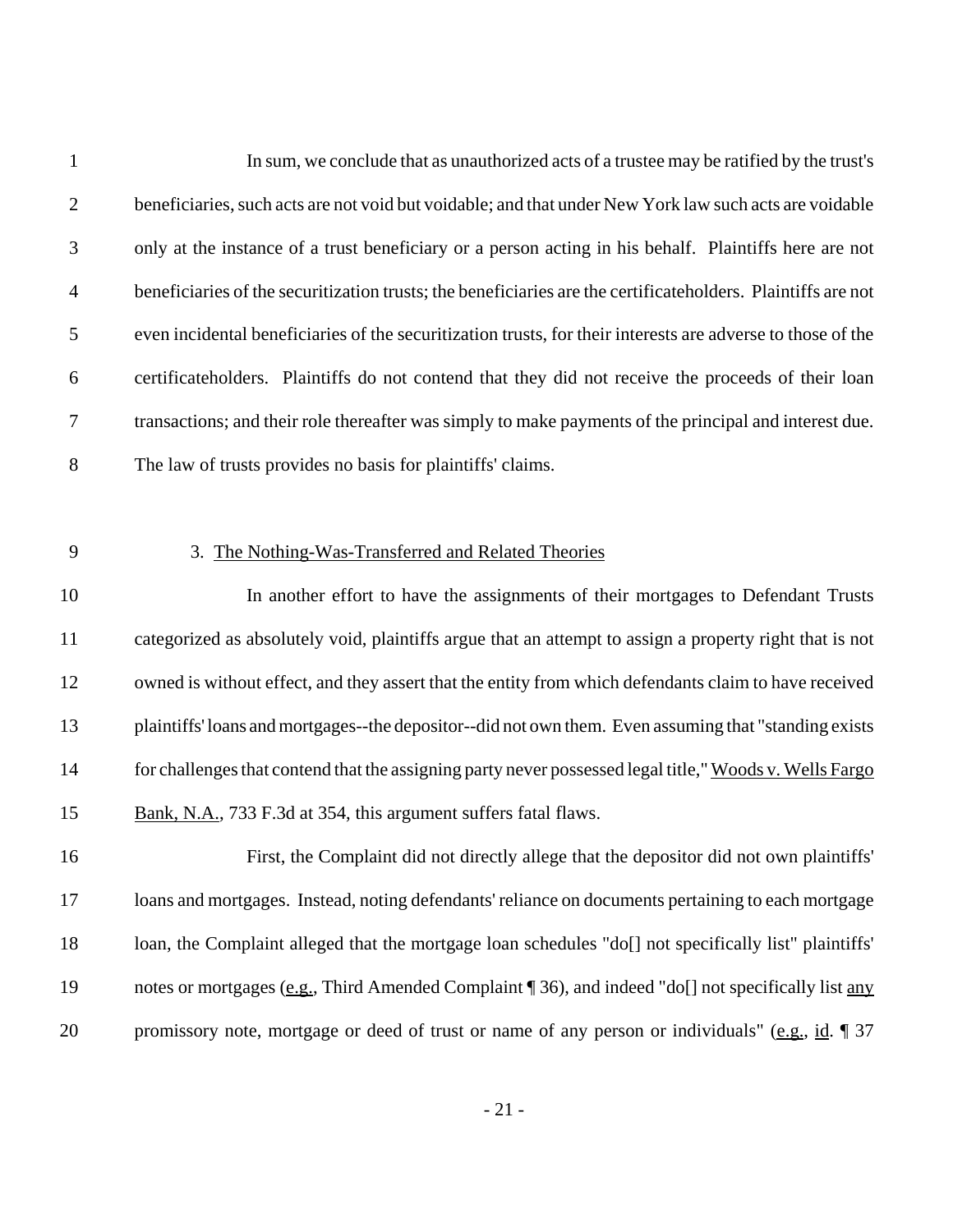| $\mathbf{1}$   | (emphasis added)). Thus, plaintiffs' voidness contention rests on the supposition that the mortgage     |
|----------------|---------------------------------------------------------------------------------------------------------|
| $\overline{2}$ | assignment agreements did not purport to assign any mortgages--or, indeed, any related interests--a     |
| 3              | supposition that is entirely implausible.                                                               |
| $\overline{4}$ | Second, the district court noted plaintiffs' argument and concluded that it was baseless,               |
| 5              | finding that the mortgage loan schedules submitted by defendants in support of their motion to dismiss  |
| 6              | did in fact identify the relevant loans. See 2013 WL 1285160, at *3 n.2. Although plaintiffs, in their  |
| 7              | reply brief on appeal, reiterate the implausible proposition that "no schedule specifying the loans     |
| $8\,$          | [wa]s attached" to the assignment agreements (Plaintiffs' reply brief on appeal at 7), their briefs do  |
| 9              | not dispute or even mention the district court's factual finding. We therefore regard any challenge to  |
| 10             | this finding as waived.                                                                                 |
| 11             | Lastly, we reject plaintiffs contention that the assignments of some of plaintiffs'                     |
| 12             | mortgages were void because the assignments were recorded after the closing dates of the Defendant      |
| 13             | Trusts or because the named assignor was First Franklin rather than the depositors named in the PSAs.   |
| 14             | To the extent that plaintiffs argue that these assignments violated the PSAs, the argument, for reasons |
| 15             | already discussed, is not one that plaintiffs have standing to make. To the extent that plaintiffs rely |
| 16             | on the dates of the recorded mortgage assignments to imply that the assignments of their loans and      |
| 17             | mortgages to defendants were a sham, we reject the implication as implausible. A post-closing           |
| 18             | recordation does not in itself suggest that the assignments were made at the time of the recordation,   |
| 19             | and the record does not give rise to such a suggestion. The PSAs themselves were sufficient to assign   |
| 20             | plaintiffs' obligations to Deutsche Bank as of the assignments' effective dates. (See, e.g., First      |
| 21             | Franklin Mortgage Loan Trust 2006-FF11 Pooling and Servicing Agreement, dated August 1, 2006            |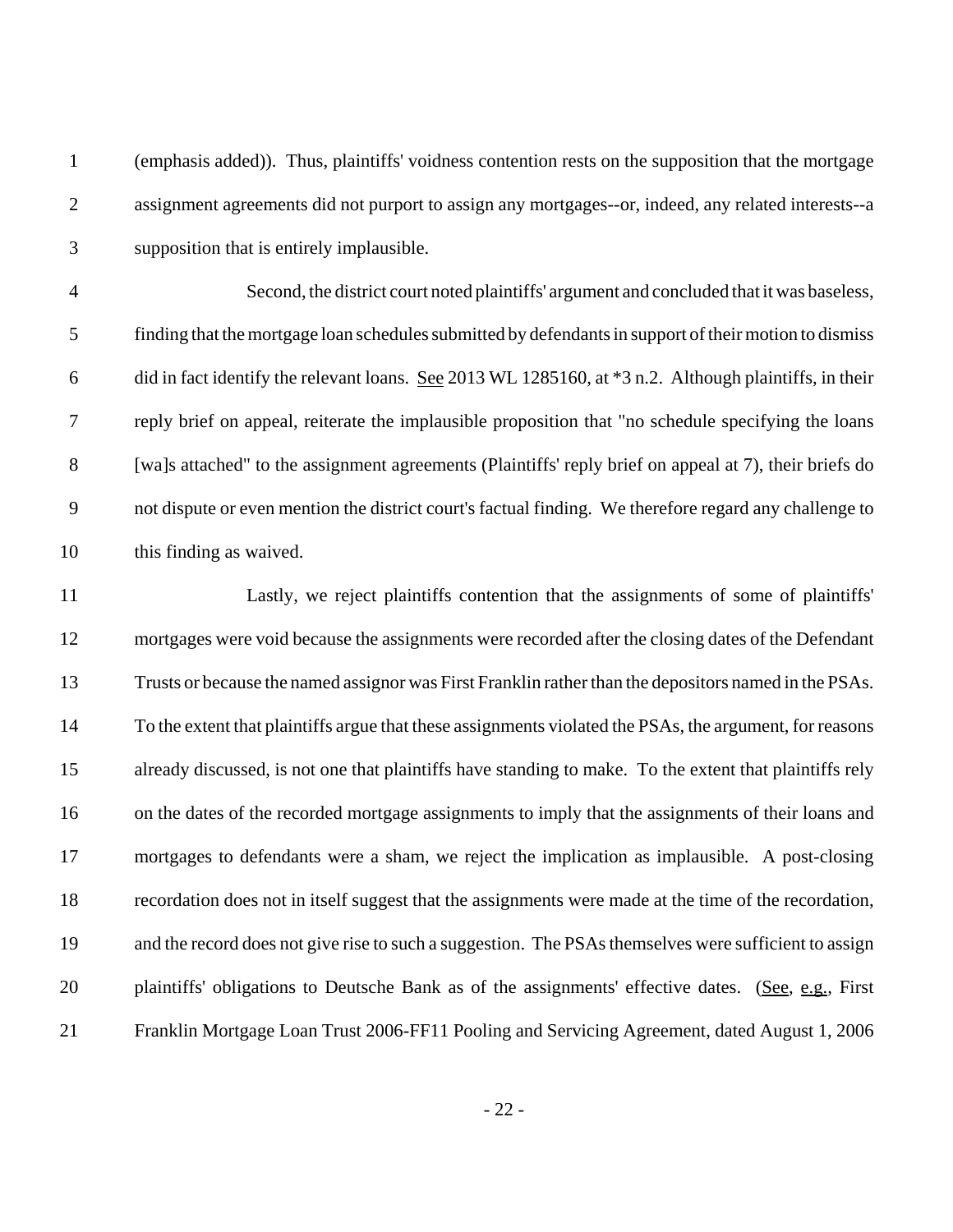("FFMLT 2006-FF11 PSA"), at § 2.01(a) ("The Depositor, concurrently with the execution and 2 delivery hereof, hereby sells, transfers, assigns, sets over and otherwise conveys to the Trustee for the benefit of the Certificateholders . . . all the right, title and interest of the Depositor in" the principal and interest on the mortgage loans (emphases added)).

 The subsequent recording of mortgage assignments does not imply that the promissory notes and security interests had not been effectively assigned under the PSAs. Under the law of either California or New York, when a note secured by a mortgage is assigned, the "mortgage passes with 8 the debt as an inseparable incident." U.S. Bank, N.A. v. Collymore, 68 A.D.3d 752, 754, 890 N.Y.S.2d 578, 580 (2d Dep't 2009); accord Domarad v. Fisher & Burke, Inc., 270 Cal. App. 2d 543, 553, 76 Cal. Rptr. 529, 535 (1st Dist. 1969) ("a deed of trust is a mere incident of the debt it secures and . . . an assignment of the debt carries with it the security" (internal quotation marks omitted)). 12 The assignment of a mortgage need not be recorded for the assignment to be valid. See, e.g., MERSCORP, Inc. v. Romaine, 8 N.Y.3d 90, 98-99, 828 N.Y.S.2d 266, 269-70 (2006); Wilson v. 14 Pacific Coast Title Insurance Co., 106 Cal. App. 2d 599, 602, 235 P.2d 431, 433 (4th Dist. 1951). Thus, the recorded assignments do not support plaintiffs' contention that their loans and mortgages were not owned by defendants.

 Moreover, plaintiffs have not alleged that the promissory notes were not conveyed to 18 the Trustee in a timely manner. Section 2.01(b) of the PSAs states that documentation, including each "original Mortgage Note" and each "original recorded Mortgage" "has [been] delivered . . . to the Custodian." The fact that plaintiffs mount no viable challenge to the timeliness of the assignment of the promissory notes scuttles their contention that the mortgages were not timely assigned.